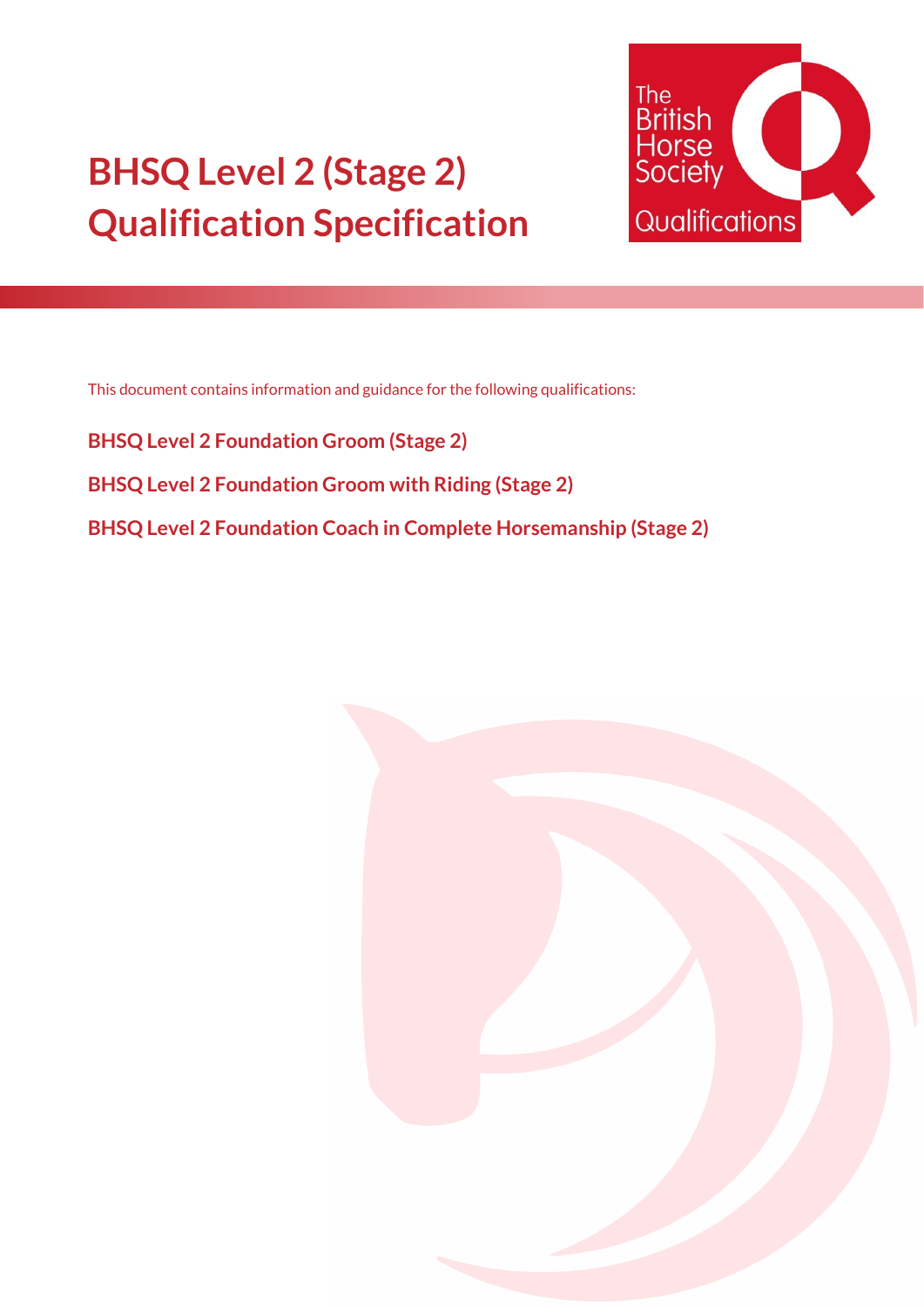#### **Contact details for BHSQ:**

| <b>BHS Qualifications</b> |
|---------------------------|
| Abbey Park                |
| Stareton                  |
| Kenilworth                |
| Warwickshire              |
| CV8 2X7                   |
| 02476840544               |
| enquiries@bhsq.co.uk      |
| www.bhsq.co.uk            |
| 14 February 2020          |
|                           |

**PLEASE NOTE:** this qualification specification is up to date at the time of publication. It will be regularly reviewed. However if there are any changes in legal requirements the most recent will take priority.

© Published by The British Horse Society. All rights reserved. No part of this Publication to be reproduced, stored in a retrieval system or transmitted in any form or by any means, electronic, mechanical or otherwise without the prior permission of The British Horse Society.

#### **Document history:**

| Version <sup>1</sup> | Date       | Reason                                            |
|----------------------|------------|---------------------------------------------------|
|                      | 14/02/2020 | Implementation of new qualification specification |

*Please note: This document is uncontrolled once printed. Please check with BHSQ for the most up to date version.*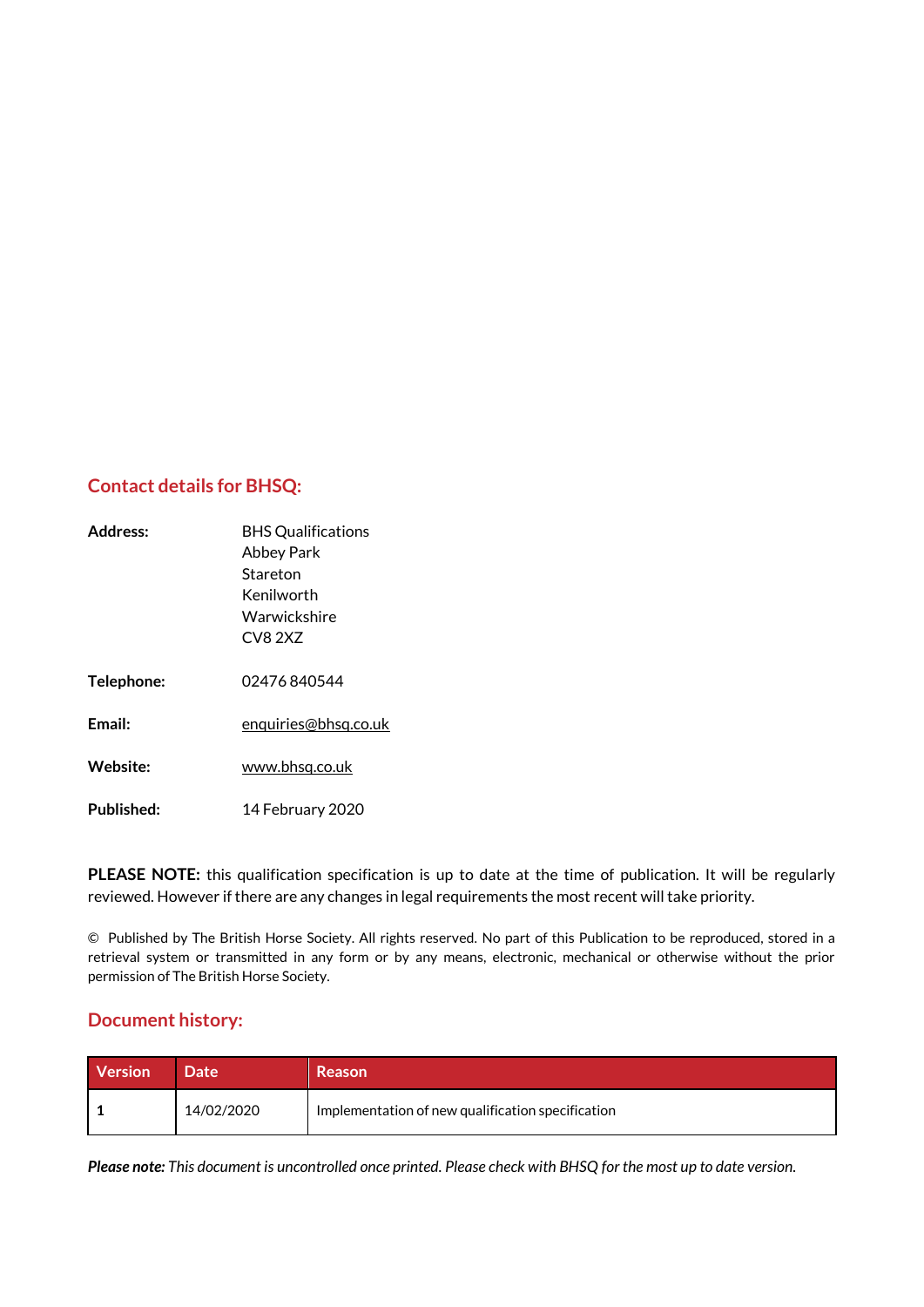## **Contents**

#### Page

| $3 - 4$        |
|----------------|
| 5              |
| 6              |
| $\overline{7}$ |
| $7-8$          |
| 9              |
| 10             |
| 11             |
| $12 - 13$      |
| 14-20          |
| $21 - 23$      |
| $24 - 26$      |
| $27 - 35$      |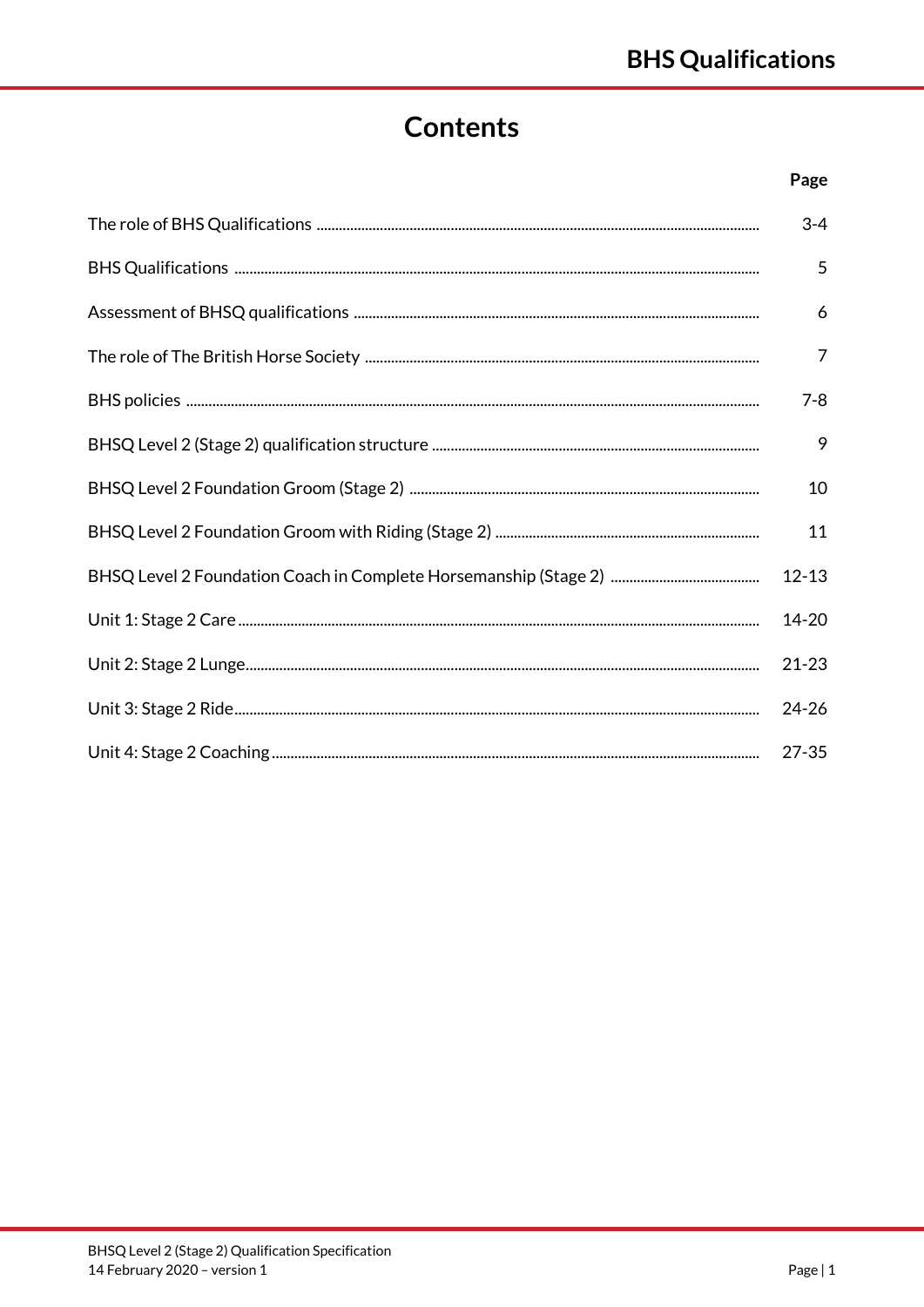This page is intentionally blank.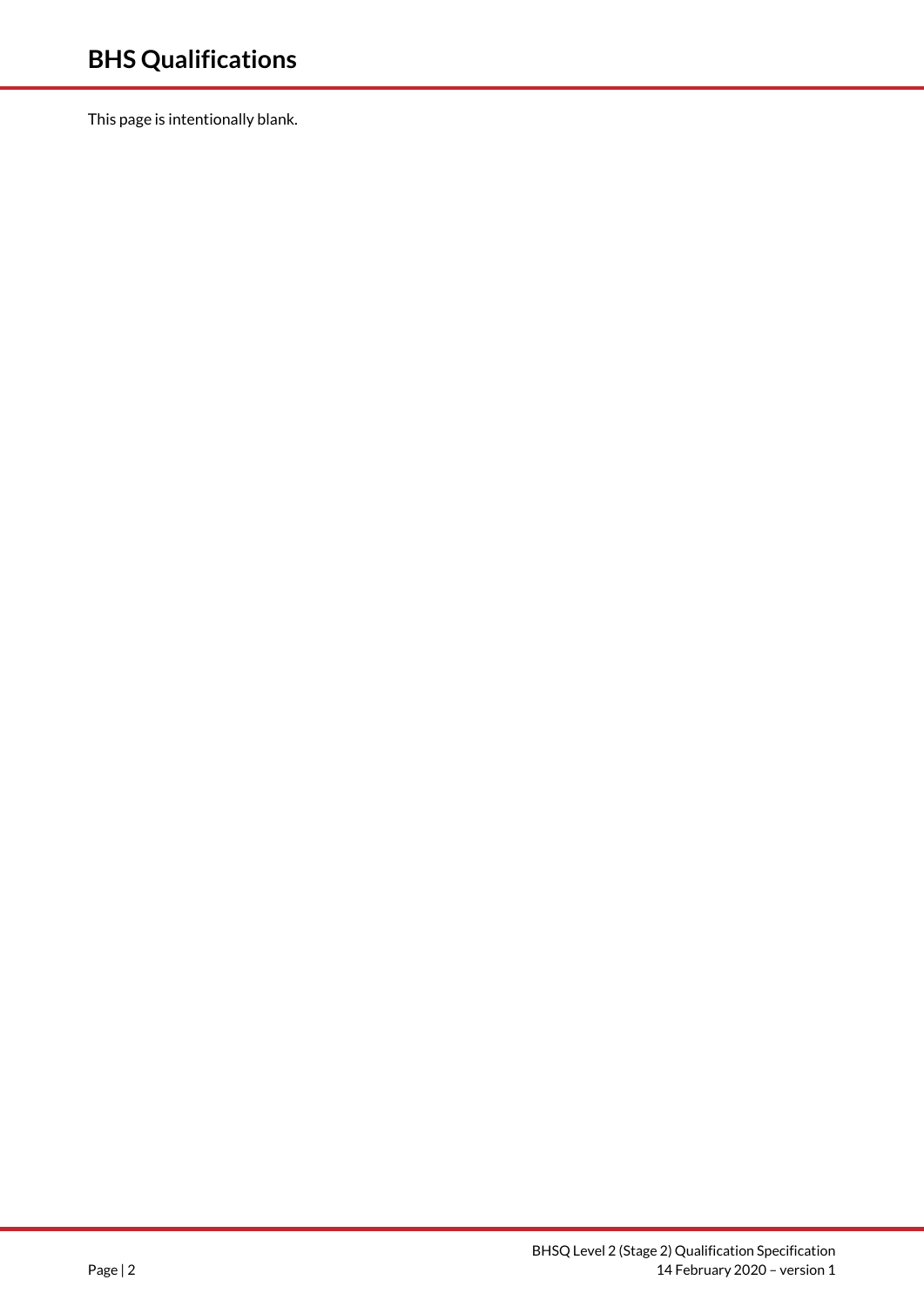### **The role of BHS Qualifications**

BHS Qualifications (BHSQ) is an awarding organisation recognised and regulated by the Office of the Qualifications and Examinations Regulator (Ofqual) in England, SQA Accreditation in Scotland, Qualifications Wales (QW) and the Council for the Curriculum, Examinations and Assessment (CCEA) in Northern Ireland. BHSQ works in partnership with a variety of organisations to develop and award qualifications for the equestrian industry. This ensures BHSQ qualifications are fit for purpose for the sector.

As the awarding organisation, BHSQ is responsible for the processes through which learners seek and obtain certification for their achievements. BHSQ is responsible for verifying that assessment practice in approved centres is conducted systematically, effectively, securely and to national standards specified within the qualification.

#### **To achieve this BHSQ has in place:**

#### **1. A certification system**

 This processes learner enrolment data, issues certificates and keeps long-term records of learners and certificates.

#### **2. A quality assurance system**

- This provides criteria and procedures for centre approval and ongoing centre monitoring to ensure the required standards are met.
- This ensures that assessment of learners against qualification standards is carried out appropriately and in accordance with the terms of accreditation and that assessment is effective, objective and consistent wherever and whenever it takes place.

BHSQ and BHSQ approved centres share an organisational role in ensuring quality assurance. These centres demonstrate they meet a set of required standards. These centres will have a series of policies and procedures in place and these should be made available to learners, these include:

- Appeals
- Complaints
- Conflict of interest
- Data protection
- Equality and diversity
- Health and safety including risk management
- Internal verification
- Malpractice and maladministration
- Reasonable adjustments
- Special considerations
- Recognition of prior learning
- Safeguarding
- Recruitment and selection
- Whistleblowing
- Registration
- Certification

In addition, approved centres and assessment venues will be required to have appropriate resources to meet the requirements of the specifications and to support learners appropriately.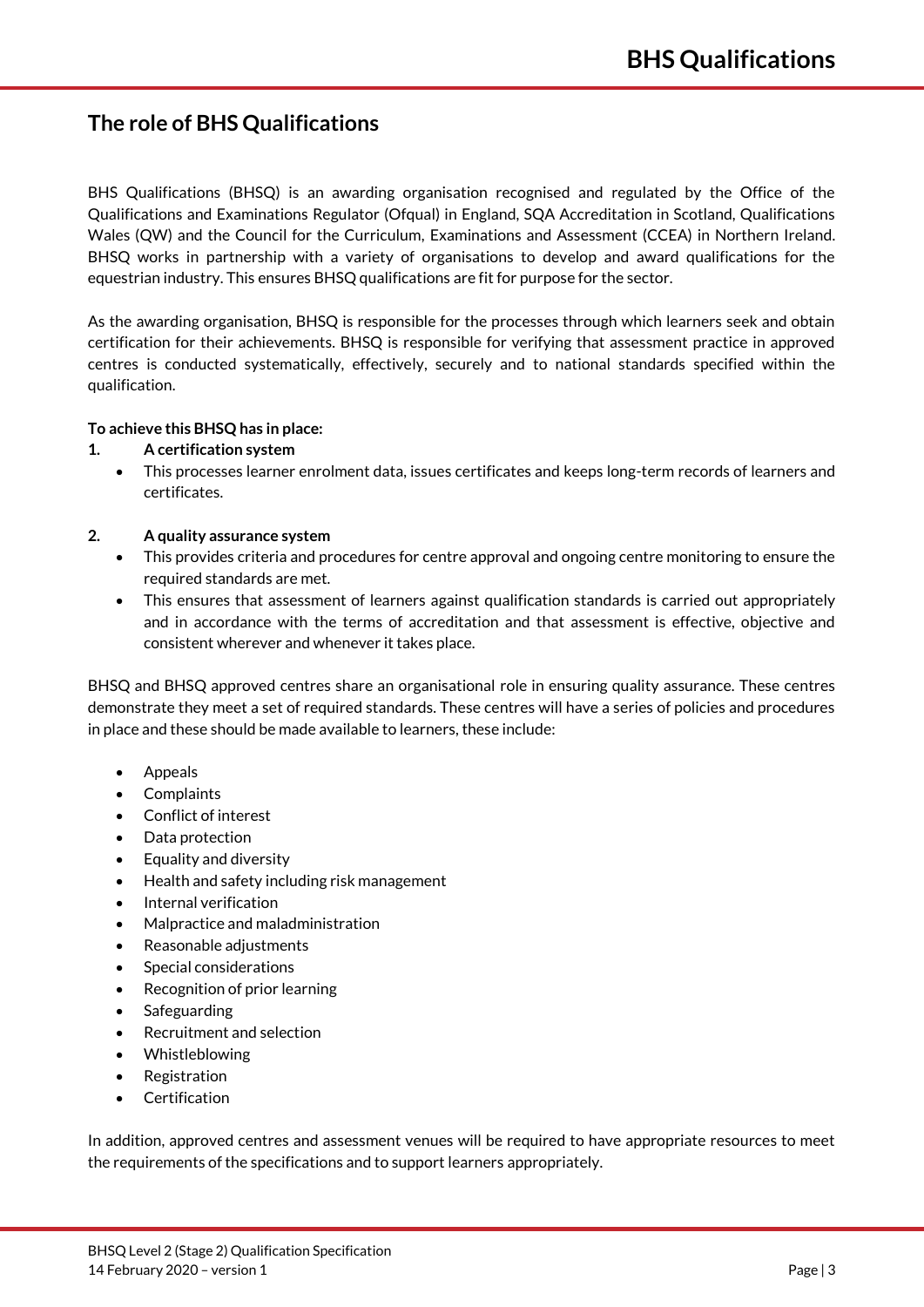Only a learner, who has been judged to be competent against the assessment criteria, can be certificated. Accurate, successful and effective quality assurance depends on all individuals involved in BHSQ qualifications, having confidence in assessment and verification decisions made. If a learner does not achieve the required standards, there are opportunities for reassessment. The BHSQ approved centre will be able to detail this.

Furthermore, when BHSQ issues a certificate to state the learner has successfully achieved this qualification, this should not be taken as an endorsement of suitability of employment or contracting. Normal business practice should take place when recruiting in equine along with any subsequent employment or other activity.

BHSQ has age restrictions stated in its qualifications. These are carefully considered given the nature of equine, especially working with horses. The safety and risk assessment of all, but particularly those under the age of 18, must be carefully considered.

#### **How BHSQ uses personal information:**

Personal data is protected under current data protection regulations. BHS Qualifications, as a wholly owned subsidiary of The British Horse Society (BHS), abides by the BHS privacy policy. For more details please refer to the privacy policy detailed on the website:

[bhsq.co.uk/privacy-and-cookies](https://www.bhsq.co.uk/privacy-and-cookies) or email [dataprotection@bhs.org.uk](mailto:dataprotection@bhs.org.uk)

**FOR REFERENCE:** these are the regulators definition of the following terms:

#### **Total Qualification Time (TQT)**

The number of notional hours which represents an estimate of the total amount of time that could reasonably be expected to be required, for a learner to achieve and demonstrate the achievement of the level of attainment necessary for the award of a qualification.

Total qualification time is comprised of the following two elements:

- (a) the number of hours which an awarding organisation has assigned to a qualification for guided learning, and
- (b) an estimate of the number of hours a learner will reasonably be likely to spend in preparation, study or any other form of participation in education or training, including assessment, which takes place as directed by, but not under the immediate guidance or supervision of, a lecturer, supervisor, tutor or other appropriate provider of education or training.

#### **Credit**

Where a credit value is assigned to a qualification, that value must be equal to one tenth of the total qualification time (TQT) assigned to that qualification, rounded to the nearest whole number.

#### **Guided Learning Hours (GLH)**

The activity of a learner in being taught or instructed by or otherwise participating in, education or training under the immediate guidance or supervision of, a lecturer, supervisor, tutor or other appropriate provider of education or training.

For these purposes the activity of 'participating in education or training' shall be treated as including the activity of being assessed if the assessment takes place under the immediate guidance or supervision of a lecturer, supervisor, tutor or other appropriate provider of education or training.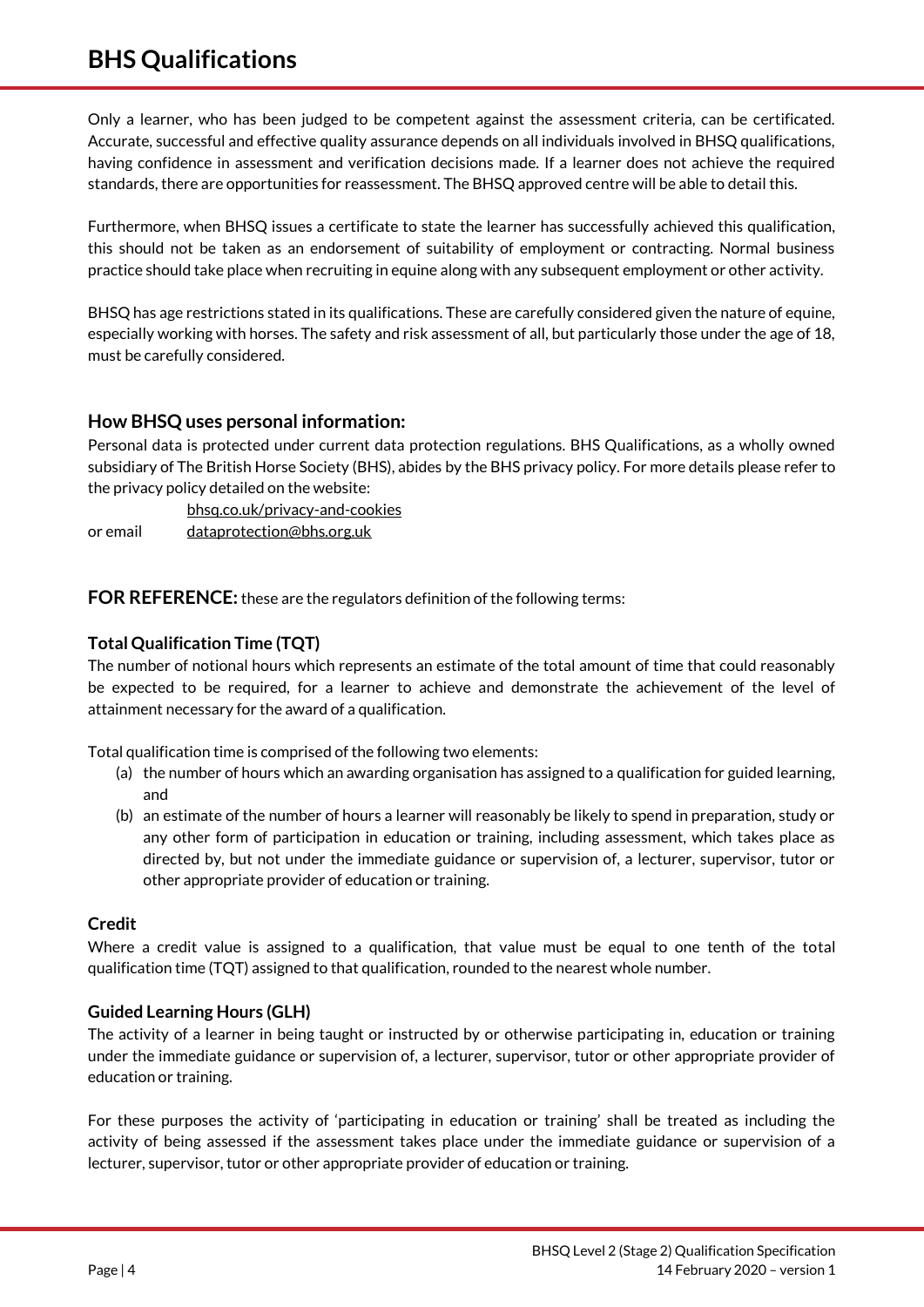BHS Qualifications (BHSQ) provide qualifications to support different career pathways allowing learners to choose the one best suited to their aspirations. BHSQ Level 2 (Stage 2) qualifications give learners specialist knowledge and technical skills, for employment in the equine industry and provide progression to the BHSQ Level 3 (Stage 3) suite of qualifications.

The qualifications within the suite are:

- BHSQ Level 2 Foundation Groom (Stage 2)
- BHSQ Level 2 Foundation Groom with Riding (Stage 2)
- BHSQ Level 2 Foundation Coach in Complete Horsemanship (Stage 2)

#### **Development of qualifications**

The British Horse Society (BHS) is approved as a centre to deliver qualifications regulated by BHSQ. BHSQ and the BHS have developed these qualifications in line with feedback received from extensive industry consultation.

Learners taking BHSQ Level 2 (Stage 2) qualifications will either be seeking employment in the industry or will already be employed and are seeking career advancement. It is essential that these qualifications meet the needs of employers and learners. To satisfy these requirements, the qualifications have been developed in collaboration with employers, colleges, coaches, students, and expert groups.

#### **Training for BHSQ qualifications**

Training can be provided from a variety of sources however we strongly recommend learners undertake practical training with BHS Accredited Professionals and/or at BHS Approved Training Centres.

To find your nearest BHS Accredited Professional: [www.bhs.org.uk/findacoach](http://www.bhs.org.uk/findacoach)

To find your nearest BHS Approved Training Centre: [www.bhs.org.uk/trainingcentres](http://www.bhs.org.uk/trainingcentres)

Learners should expect to gain practical experience in a work environment to develop their skills and knowledge in preparation for level 2 assessments. They will need to have access to a variety of horses to develop their horse care, lungeing and riding skills and develop their coaching with a range of clients. Learners should seek training opportunities; in their own place of work, college or training centre, at other training centres and through organised continual professional development (CPD) training in order to access a variety of different horses and training methods.

Recommended reading lists can be found on the BHS website on the pages dedicated to each unit. In addition, the BHS has produced a book to support learners preparing for BHSQ Level 2 (Stage 2) qualifications, 'Complete Horsemanship Volume 2', this text is not compulsory.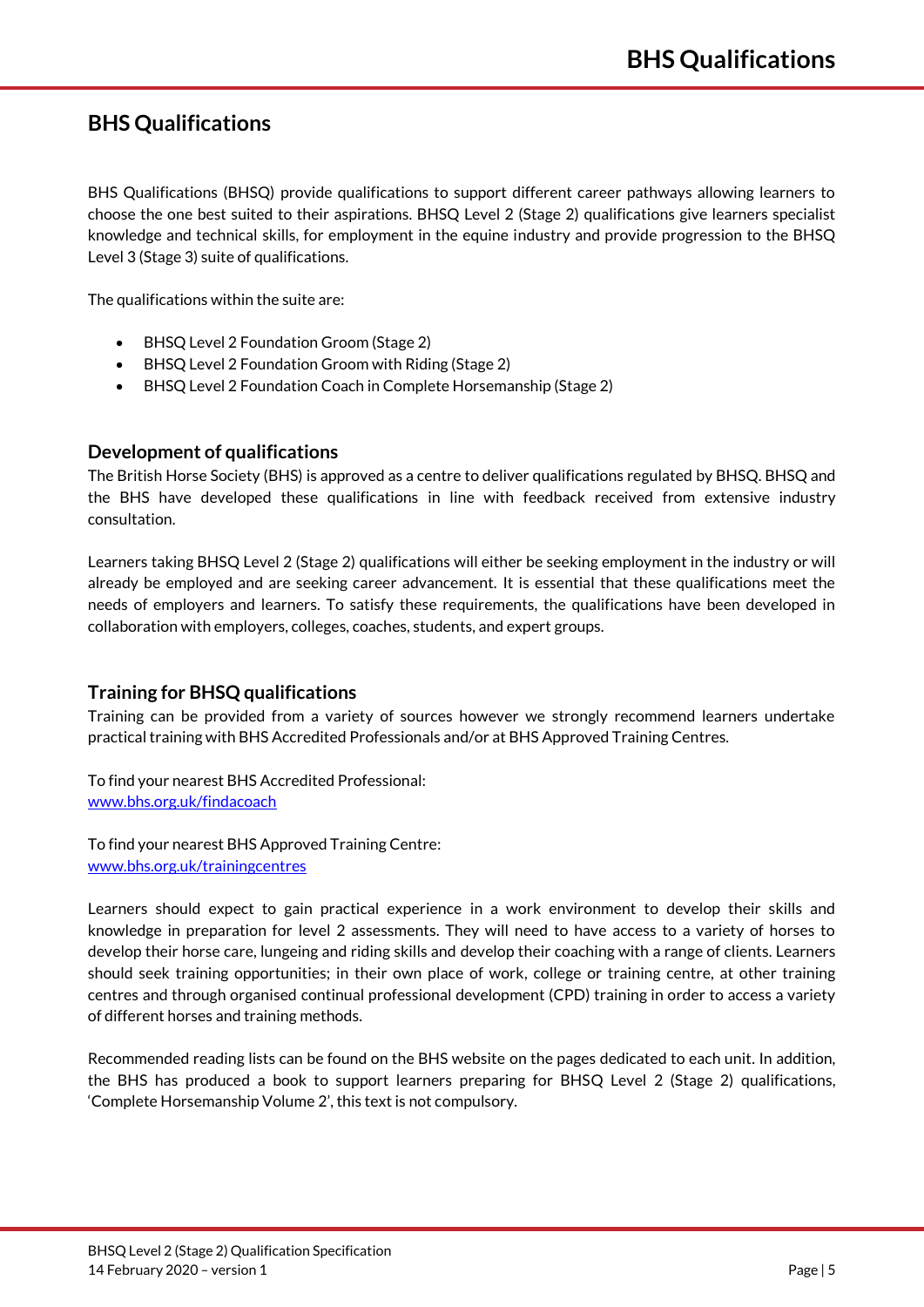### **Assessment of BHSQ qualifications**

BHSQ Level 2 (Stage 2) qualifications will be assessed on assessment days. Learners will be required to complete a *Skills Record* book prior to their assessment day.

#### **Stages 1 to 3 Career Pathways Skills Record**

All learners are issued with a *Skills Record* book at the time of booking their first BHSQ assessment. It is a requirement that the *Skills Record* book is completed prior to the learner's assessment day. Coaches are required to complete the 'coach endorsements' required for designated skills which have been set as prerequisites for these qualifications. Coaches should sign these off when they have assessed the learner's knowledge and skills set in these given areas and deem them to be competent.

Learners are also required to have the 'ready for assessment' sections of their qualifications signed off in their *Skills Record* prior to their assessment day. Coaches will sign the relevant section off to confirm the learner has received training in this area and is ready to be assessed.

To be eligible to sign off 'coach endorsements' and 'ready for assessment' sections for BHSQ Level 2 (Stage 2) qualifications, coaches must be on the BHS Accredited Professional register and hold a BHS Stage 3 qualification in the section they are signing off.

Learners must present their completed *Skills Record* book on the assessment day. Failure to do so may result in the learner not being able to take their assessment.

The Stages 1-3 Career Pathways *Skills Record* book is available to view on the BHS website: [www.bhs.org.uk/skillsrecord](http://www.bhs.org.uk/skillsrecord)

#### **Assessment day**

On the assessment day learners should arrive in good time to familiarise themselves with the surroundings, so they are seated and prepared for the briefing. During the briefing the learners will be introduced to the assessors and the programme for the day and any housekeeping will be discussed. Any questions or queries from learners should be raised at this time. *If taking a jumping unit, the learner should arrive in time to have walked the course before the briefing starts.*

Please note, learners will be required to be at the assessment centre for longer than the duration of the assessment times given for each unit in this specification.

Assessment days focus primarily on observation of the learner completing practical tasks, discussion of the tasks performed and discussion of related topics.

#### **Results**

These qualifications are assessed as pass or not yet competent. Learners receive results in the post within ten working days of their assessment day.

#### **Quality assurance**

The accuracy of assessment is verified using BHS quality assurance procedures. The BHS appoint internal verifiers to attend assessments to ensure that assessments are completed fairly and to the required standards.

In addition to this, assessments are externally quality assured by verifiers appointed by BHSQ.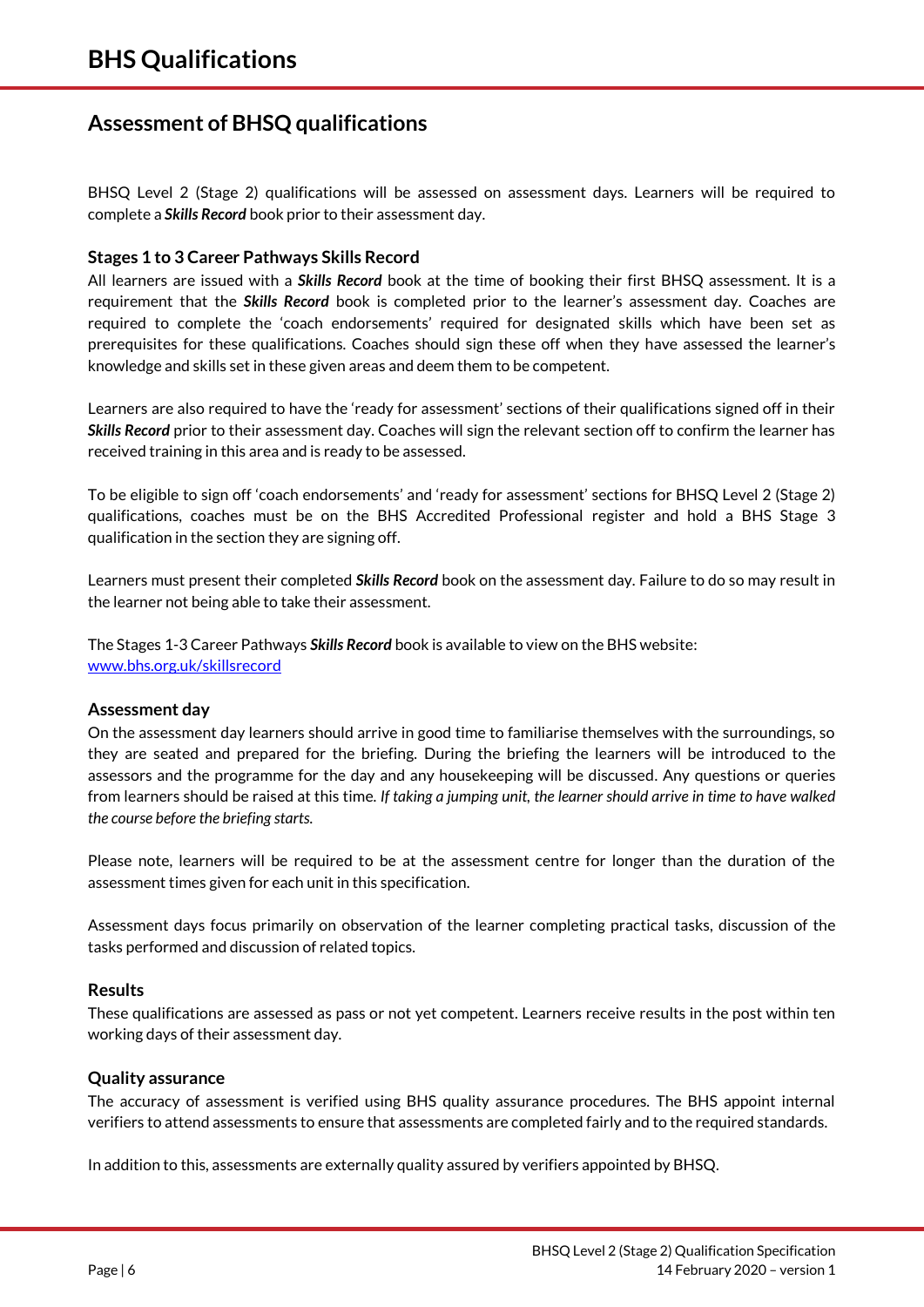### **The Role of The British Horse Society**

The British Horse Society (BHS) is a centre for delivery of BHSQ qualifications. The BHS has a responsibility to recruit and develop a team of BHS Assessors and Internal Quality Assurers to maintain the standard and quality of the assessments. The BHS approve and monitor their network of approved assessment venues to ensure a good coverage of centres across the UK and internationally, that can deliver training and assessments. They offer regular training to trainers, venues and assessors to ensure the latest developments in standards are communicated and maintained.

#### **Delivery of qualifications**

The BHS hold assessment days throughout the UK and internationally including Ireland, USA, Hong Kong, China, Singapore and the United Arab Emirates.

The BHSQ Level 2 (Stage 2) qualifications are part of the BHS Career pathways which offer learners the opportunity to progress their career and learn practical, real world skills within a structured platform. As part of the learner's journey the BHS aims to provide guidance, advice and support through every stage of their development.

Further details of the BHS Career Pathways can be found on the BHS website: [www.bhs.org.uk/pathways](http://www.bhs.org.uk/pathways)

### **BHS policies**

#### **Fees**

The fee for each assessment is published on the BHS website.

#### **Entries**

Entries for assessments close at least 10 working days prior to the assessment date. Applications received after the closing date will not be accepted.

#### **Complaints and appeals**

A complaint is a concern raised about a service provided by the BHS. All complaints are logged, monitored and investigated internally. Complaints are handled confidentially and sensitively.

The complaints procedure can be found on the BHS website: [www.bhs.org.uk/bookingconditions](http://www.bhs.org.uk/bookingconditions)

An appeal may be lodged when an individual feels that BHS policies and procedures were not adhered to with regards to decisions made by the BHS.

All appeals are logged, monitored and investigated internally. Appeals are handled confidentially and sensitively.

Details of how to submit an appeal can be found on the BHS website: [www.bhs.org.uk/bookingconditions](http://www.bhs.org.uk/bookingconditions)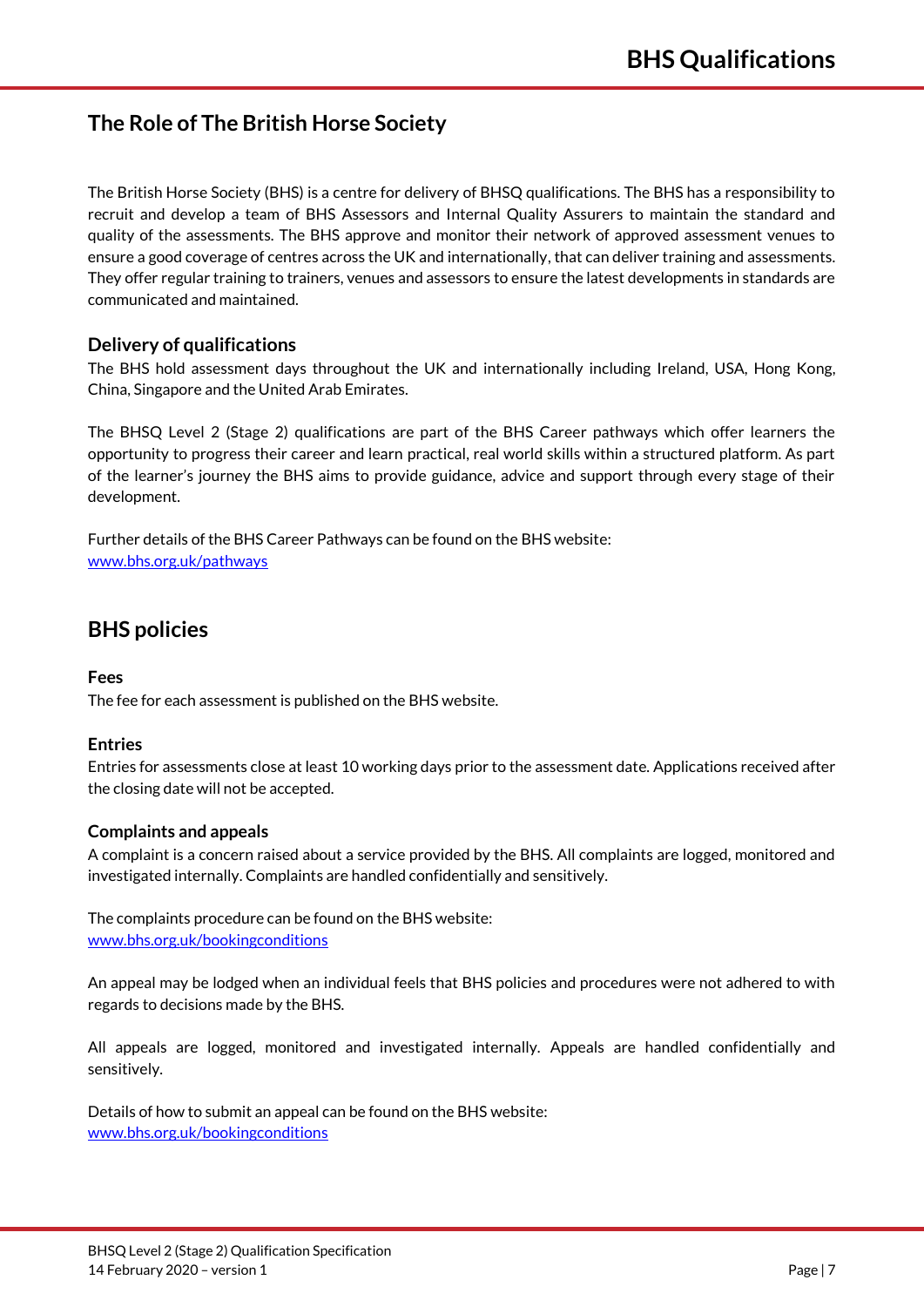#### **Reasonable adjustment and special consideration**

The BHS aims to promote equity, diversity and equality of opportunity within the assessment process. Due to the practical nature of BHS assessments, adjustments may need to be made in order to allow assessment for the widest range of applicants.

Policies on reasonable adjustment and special consideration and how to apply for a reasonable adjustment can be found on the BHS website, [www.bhs.org.uk/reasonableadjustments](http://www.bhs.org.uk/reasonableadjustments)

#### **Direct entry/Recognition of prior learning**

Learners wishing to enter level 2 qualifications without having achieved the BHS prerequisite qualifications can enter via recognition of prior certified learning (RPCL) or recognition of prior experiential learning (RPEL). Qualifications accepted as RPCL are listed on the website. Learners holding qualifications that are not listed and learners who do not hold any qualifications but have industry experience, can apply for entry via RPEL.

Details of the process for RPCL and RPEL direct entry applications can be found on the website, [www.bhs.org.uk/directentry](http://www.bhs.org.uk/directentry)

#### **Contact the BHS**

The BHS Education Team is available to answer any queries from learners or education providers. Email at [pathways@bhs.org.uk](mailto:education@bhs.org.uk) or call 02476 840508.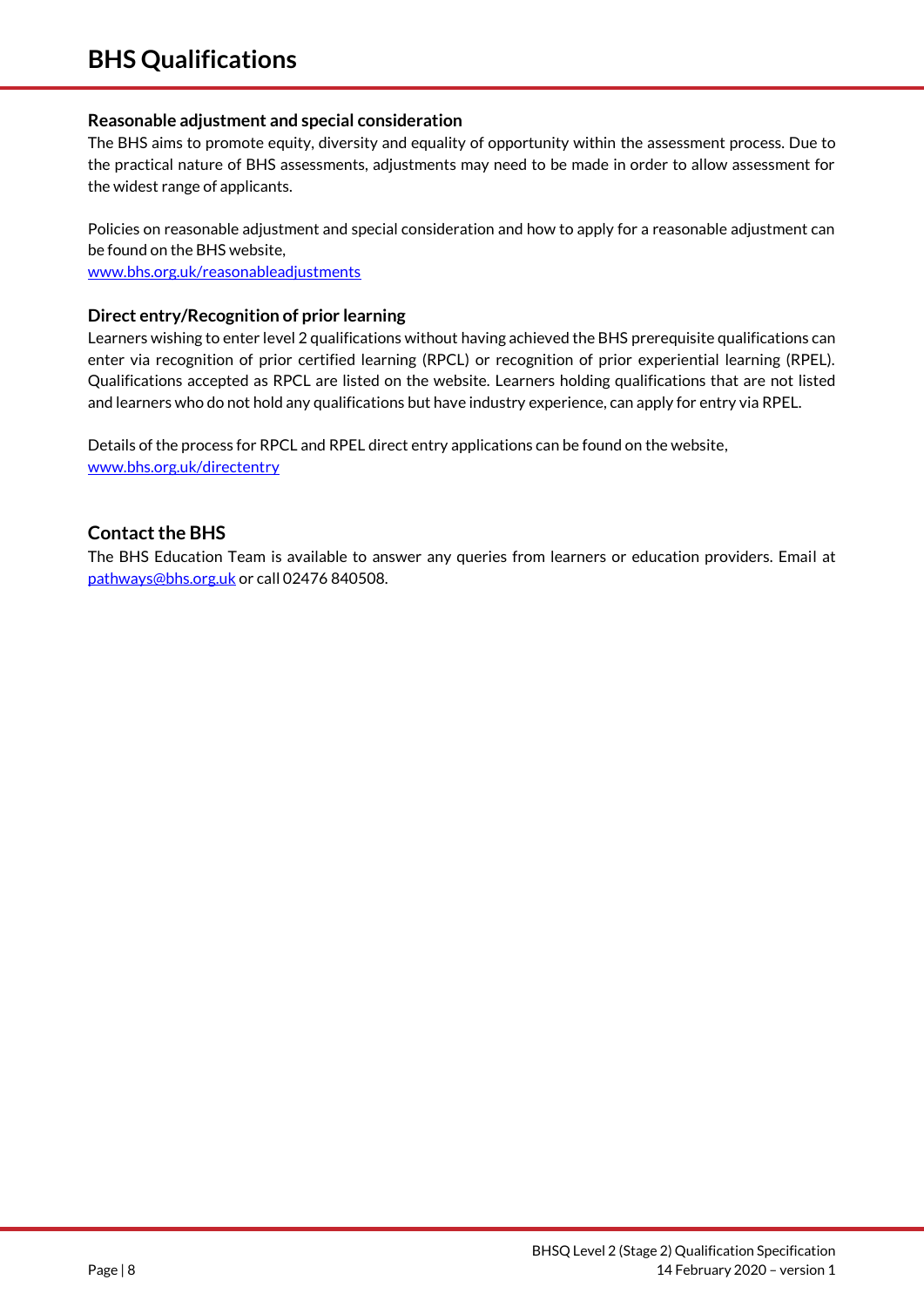## **BHSQ Level 2 (Stage 2) qualification structure**

This table shows an overview of the qualifications at level 2 and the units required for the achievement of each qualification.

| C - Compulsory units     | <b>FOUNDATION</b><br><b>GROOM</b> | <b>FOUNDATION</b><br><b>GROOM WITH</b><br><b>RIDING</b> | <b>FOUNDATION</b><br><b>COACH IN</b><br><b>COMPLETE</b><br><b>HORSEMANSHIP</b> |
|--------------------------|-----------------------------------|---------------------------------------------------------|--------------------------------------------------------------------------------|
| Unit 1: Stage 2 Care     |                                   |                                                         |                                                                                |
| Unit 2: Stage 2 Lunge    |                                   |                                                         |                                                                                |
| Unit 3: Stage 2 Ride     |                                   |                                                         |                                                                                |
| Unit 4: Stage 2 Coaching |                                   |                                                         |                                                                                |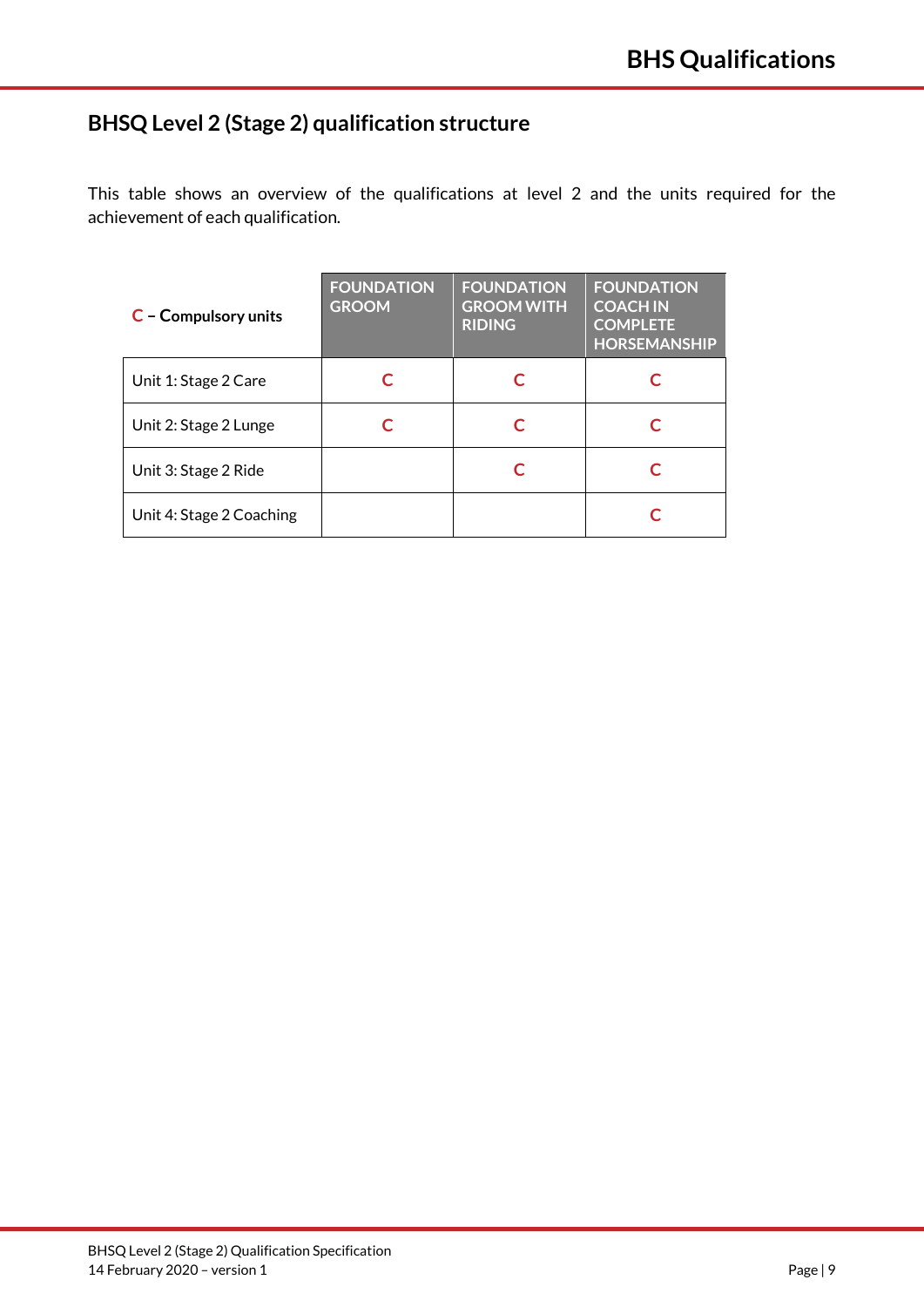## **BHSQ Level 2 Foundation Groom (Stage 2)**

#### **Qualification Level: 2**

#### **Total Qualification Time:**

201 hours (of which 100 are Guided Learning Hours)

#### **Qualification purpose**

This is a practical qualification which caters for individuals whose primary focus is the care of horses. By successfully completing this qualification learners will be able to work in the industry as an assistant groom, competently caring for horses and providing non-ridden exercise with limited supervision. A BHSQ Level 2 Foundation Groom (Stage 2) will have knowledge and understanding of all aspects of horse care, both within a stable yard and in a wider environment.

#### **Who is this qualification for?**

This qualification is for learners looking to begin their career as an assistant groom. Learners may be seeking employment in the industry or are already employed and are seeking career advancement. Learners may progress to this qualification after completing the BHS Stage 1 Care award or BHSQ/BHS equivalent. Please refer to entry requirements at unit level.

This qualification is also available to learners at the appropriate level who have industry experience and/or hold non-BHS equine qualifications. To enter they will apply via the BHS RPCL or RPEL direct entry process.

#### **Age range**

This qualification is available to learners who are 14 years and above. The BHSQ Level 2 Foundation Groom (Stage 2) provides a solid foundation of knowledge for equine care and lungeing. It provides progression for learners intending to enrol onto an equine apprenticeship, further education and/or other level 3 qualifications such as BHSQ Level 3 (Stage 3).

#### **What could this qualification lead to?**

Learners completing this qualification could access roles in areas such as:

- Assistant groom
- Yard assistant

Employment in these roles could be in a variety of equestrian environments including; riding schools, competition yards (any discipline), livery yards, private yards, studs, racing yards, police and military, and welfare or veterinary centres.

This qualification offers progression to:

BHSQ Level 3 Groom (Stage 3)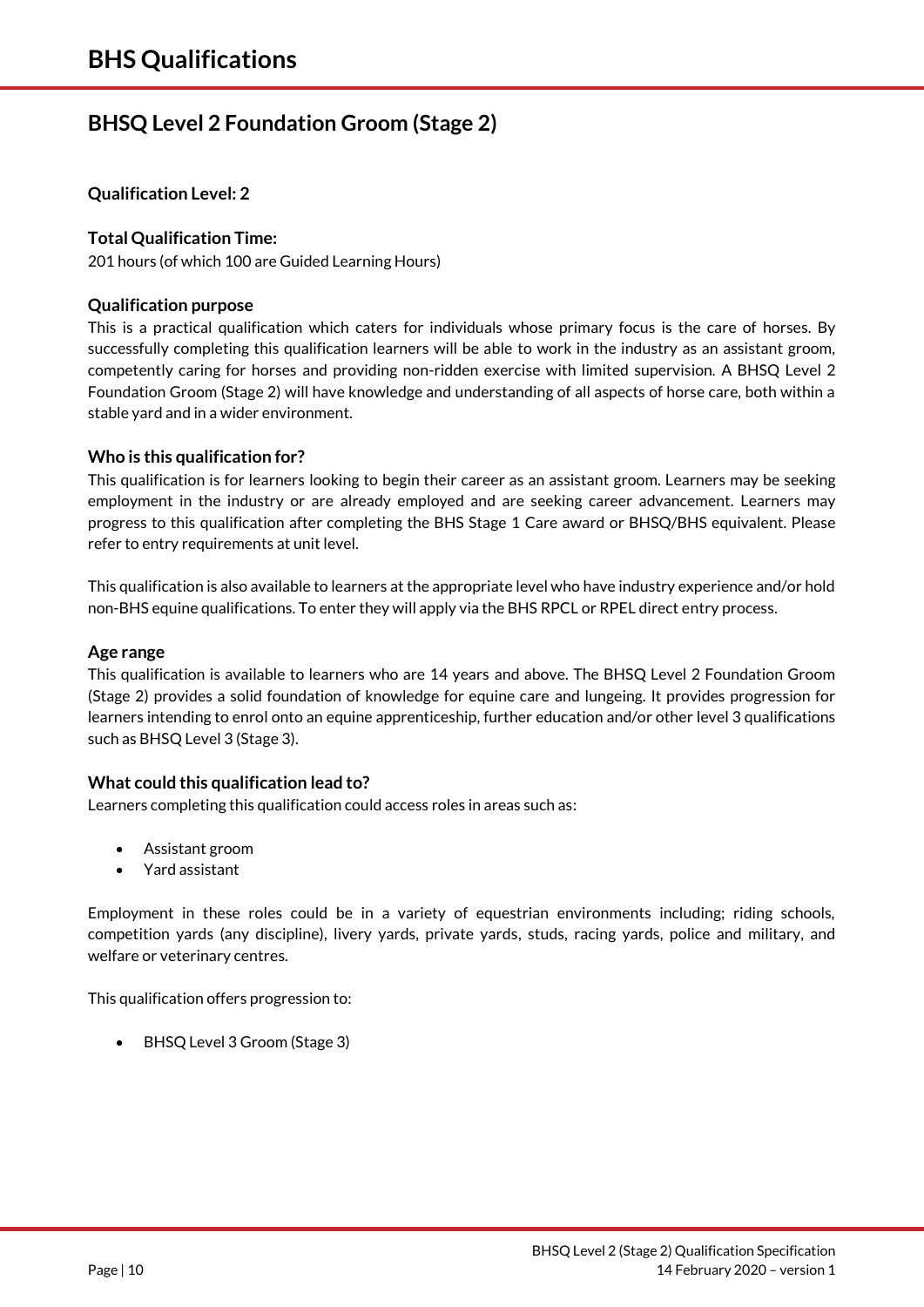## **BHSQ Level 2 Foundation Groom with Riding (Stage 2)**

#### **Qualification Level: 2**

#### **Total Qualification Time:**

327 hours (of which 187 are Guided Learning Hours)

#### **Qualification purpose**

This is a practical qualification which caters for individuals whose primary focus is the care and exercise of horses. By successfully completing this qualification learners will be able to work in the industry as an assistant groom, competently caring for horses and providing ridden and non-ridden exercise with limited supervision. Learners completing this qualification will be able to ride the horses in their care for exercise. A BHSQ Level 2 Foundation Groom with Riding (Stage 2) will have knowledge and understanding of all aspects of horse care, both within a stable yard and in a wider environment.

#### **Who is this qualification for?**

This qualification is for learners looking to begin their career as an assistant groom and would like to be able to exercise horses as part of their role. Learners may be seeking employment in the industry or are already employed and are seeking career advancement. Learners may progress to this qualification after completing the BHS Stage 1 Care and BHS Stage 1 Ride awards or BHSQ/BHS equivalent. Please refer to entry requirements at unit level.

This qualification is also available to learners at the appropriate level who have industry experience and/or hold non-BHS equine qualifications. To enter they will apply via the BHS RPCL or RPEL direct entry process.

#### **Age range**

This qualification is available to learners who are 14 years and above. The BHSQ Level 2 Foundation Groom with Riding (Stage 2) provides a solid foundation of knowledge for equine care, lungeing and riding. It provides progression for learners intending to enrol onto an equine apprenticeship, further education and/or other level 3 qualifications such as BHSQ Level 3 (Stage 3).

#### **What could this qualification lead to?**

Learners completing this qualification could access roles in areas such as:

- Assistant groom
- Yard assistant

Employment in these roles could be in a variety of equestrian environments including; riding schools, competition yards (any discipline), livery yards, studs, racing yards, private yards, police and military, and welfare or veterinary centres.

This qualification offers progression to the following qualifications:

- BHSQ Level 3 Groom with Riding Dressage (Stage 3)
- BHSQ Level 3 Groom with Riding Jump (Stage 3)
- BHSQ Level 3 Groom with Riding Complete (Stage 3)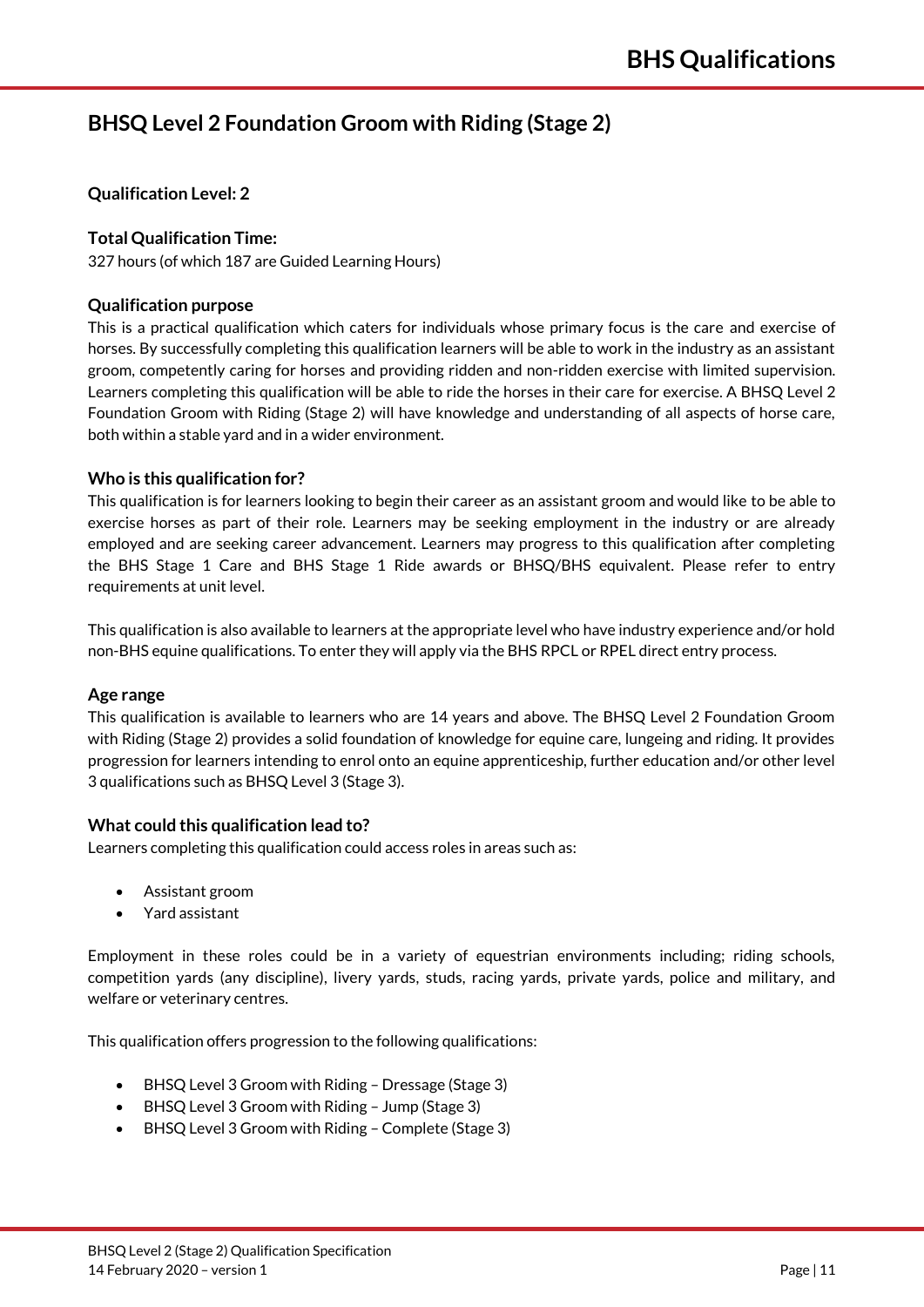## **BHSQ Level 2 Foundation Coach in Complete Horsemanship (Stage 2)**

#### **Qualification Level: 2**

#### **Total Qualification Time:**

547 hours (of which 302 are Guided Learning Hours)

#### **Qualification purpose**

Within the equine industry there is a need for all-round individuals with the ability to care for horses, ride horses and coach clients, students and staff. The BHSQ Level 2 Foundation Coach in Complete Horsemanship (Stage 2) qualification provides the foundation knowledge and skill set for these elements. It provides a solid foundation of knowledge for equine care, lungeing, riding and the initial principles of coaching.

The reference to "Complete Horsemanship" in the title refers to the learner's all-round skills in horse care, lungeing, coaching and riding to include; dressage and show jumping. Learners will be able to disseminate their knowledge in all these areas through their coaching.

Learners achieving this qualification will be able to work in the industry as an assistant groom and coach, competently caring for horses with limited supervision and riding horses for exercise. They will be able to coach a variety of lessons to clients in a riding school environment. Riding establishments will have an experienced colleague on-site who is able to provide support and guidance as required to the Foundation Coach.

#### **Who is this qualification for?**

This qualification provides the foundation coaching skills for learners who aspire to begin a career in coaching. Learners may be seeking employment in the industry or are already employed and are seeking career advancement. Learners achieving the qualification would benefit from employment at a centre where they have support to develop their coaching skills. Learners may progress to this qualification after completing the BHS Stage 1 Care and BHS Stage 1 Ride awards or BHSQ/BHS equivalent. Please refer to entry requirements at unit level.

This qualification is also available to learners at the appropriate level who have industry experience and/or hold non-BHS equine qualifications. To enter they will apply via the BHS RPCL or RPEL direct entry process.

#### **Age range**

This qualification is available to learners who are 17 years and above.

#### **What could this qualification lead to?**

Learners completing this qualification could access roles in areas such as:

- Coach working in a Riding Centre/School
- Assistant groom
- Yard assistant

This qualification offers progression to the following qualifications:

- BHSQ Level 3 Coach Dressage Ride (Stage 3)
- BHSQ Level 3 Coach Jump Ride (Stage 3)
- BHSQ Level 3 Coach in Complete Horsemanship (Stage 3)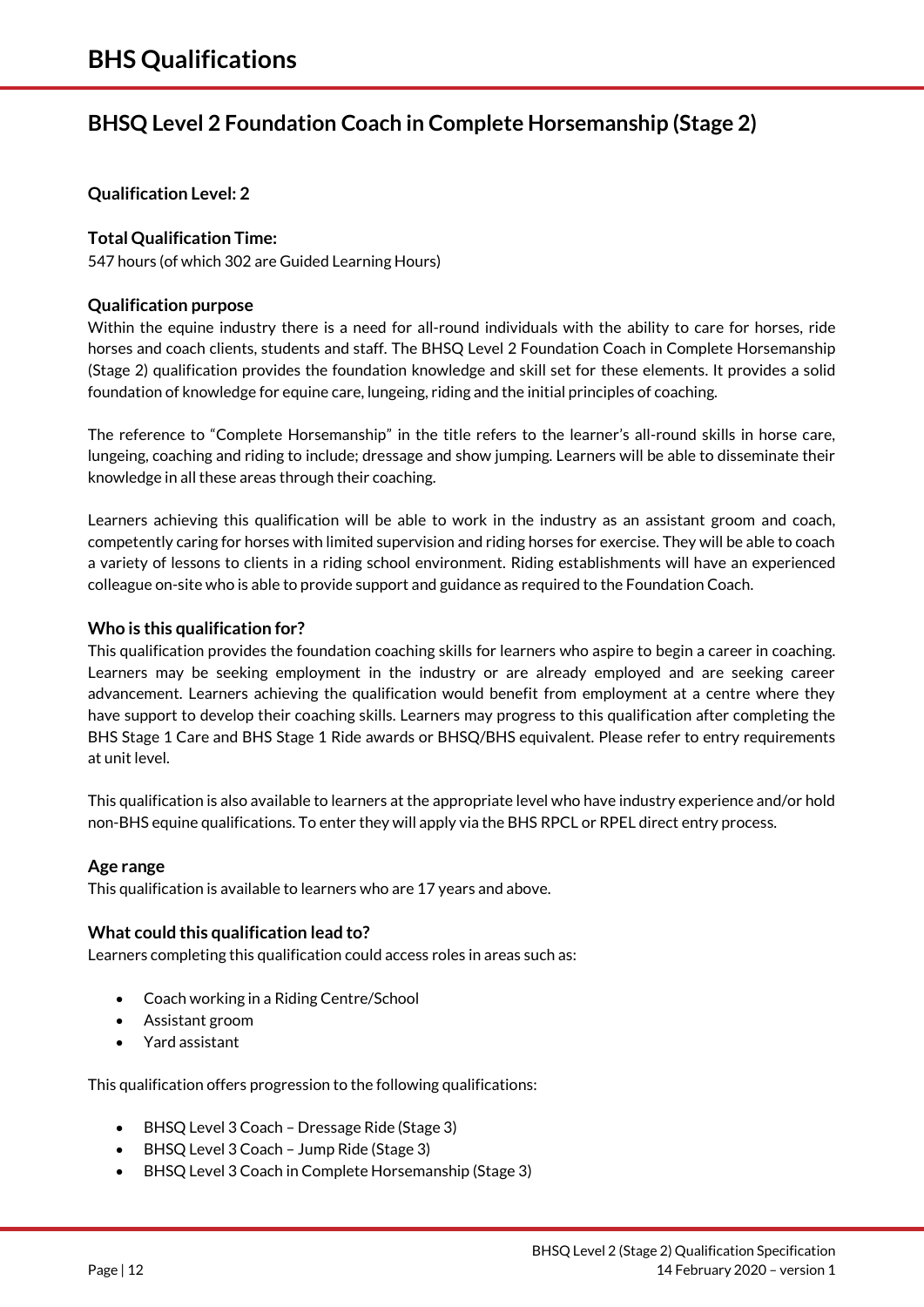#### **Professional expectations and meeting local needs**

BHSQ takes its responsibilities to prepare learners for work seriously. Through industry consultation it is evident that employers, and those that are self-employed, value highly the inclusion in the qualification of:

- First aid
- Safeguarding

At the time of certification learners must have achieved the following. These certificates must be current and in date.

- 1. BHS Equine Specific First Aid or Health and Safety Executive First Aid at Work or international equivalent
- 2. NSPCC/CPSU or BEF endorsed Safeguarding for Equestrians workshop

The BHS offer suitable first aid courses and safeguarding workshops. Please contact the BHS for course details, locations and course fees.

By completing this learning BHSQ is supporting learners to be prepared for assessment and to know and understand standards expected in equine. This supports increased expectations of the industry, including helping employers to provide safe and effective services. BHS will provide learners with further information about these aspects at the time of booking.

We strongly recommend these courses are completed before the learner takes Unit 4: Stage 2 Coaching assessment. However, learners will have 12-months from the completion of their assessment to provide certificates of achievement. After this time, learners will need to apply to the BHS to extend their registration and will then have a further 6-months to complete these aspects. This is to ensure currency. There will be an additional charge at this point for certification.

It is to be emphasised achievement of this qualification does not indicate readiness for employment. The importance of induction, training and development and evaluation cannot be overstated. These inclusions are part of this process.

Internationally, there are different requirements for first aid and safeguarding to the United Kingdom. BHSQ will decide which requirements must be completed depending on these local needs. This will be agreed as soon as possible and certainly prior to any assessment. It is the BHS's responsibility to inform BHSQ of these aspects.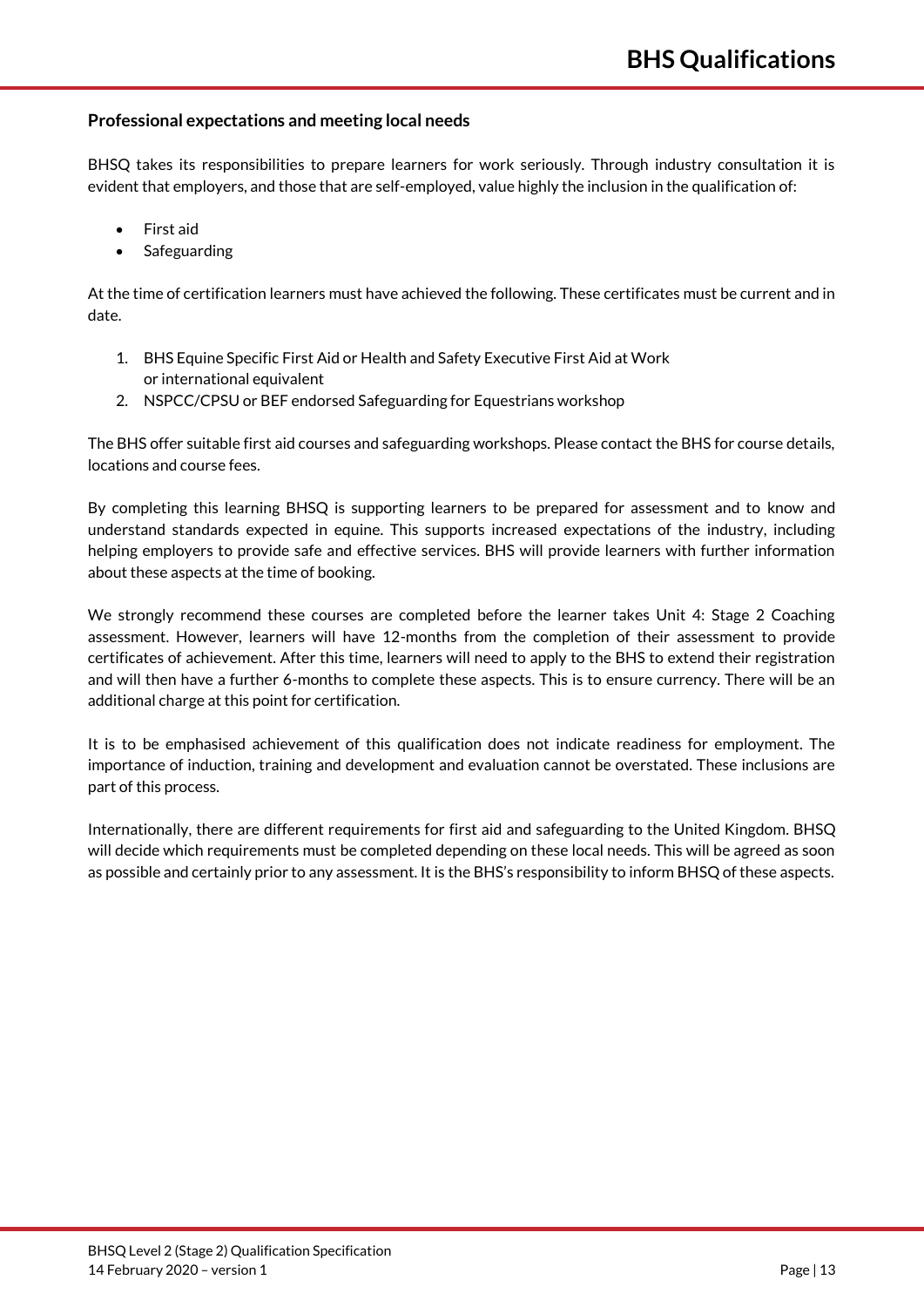### **Unit 1: Stage 2 Care**

**Unit Level: 2 70 Guided Learning Hours 75 hours of self-guided study**

#### **Unit purpose**

Learners successfully completing this unit will be able to care for a range of horses with limited supervision. Learners will have a sound foundation of horse care knowledge including; fitting tack and travel equipment, horse behaviour and handling, feeding and fitness, basic anatomy, horse health, plaiting and trimming, caring for horse's feet and stabling and turnout.

#### **Entry requirements**

- A minimum age of 14 years
- BHS Stage 1 Care or BHSQ/BHS equivalent
- BHS Gold member

#### **Prerequisites**

Learners must have the 'coach endorsements' listed below and 'ready for assessment' section signed off in their *Skills Record* prior to the assessment of this unit. All learners must present their signed *Skills Record* on the day of assessment.

#### **Coach endorsements:**

- Load and unload a horse under supervision
	- o I can carry out safety checks for horse transportation
	- $\circ$  I can load and unload a horse from a vehicle
- Bath a horse
	- o I can bath a horse
	- o I can dry the horse off

The *Skills Record* should be completed prior to assessment. However in extenuating circumstances this may be completed after assessment. The learner should contact the BHS before their assessment if the *Skills Record* cannot be completed. The BHS will decide if this is appropriate. The *Skills Record* must be fully and appropriately completed, and sent to the BHS for approval, in order for a learner to be certificated.

#### **Procedure for assessment**

This assessment will last approximately 3 hours.

Learners will be required to fit tack including a saddle, hunting breastplate, bridle and boots. They should be able to adjust the bridle to fit the horse and be familiar with different types of nosebands. Learners will be asked to comment on the fit of the saddle. Learners will be required to fit travel equipment. They will fit travel boots, tail bandage and tail guard and will select a rug suitable for the weather if required. Learners will be required to show competence handling a horse whilst loading and unloading.

Learners will know about normal horse behaviour and know how to recognise if a horse is unsettled whilst stabled and when in the field. Learners should be aware of what may cause a horse to become unsettled.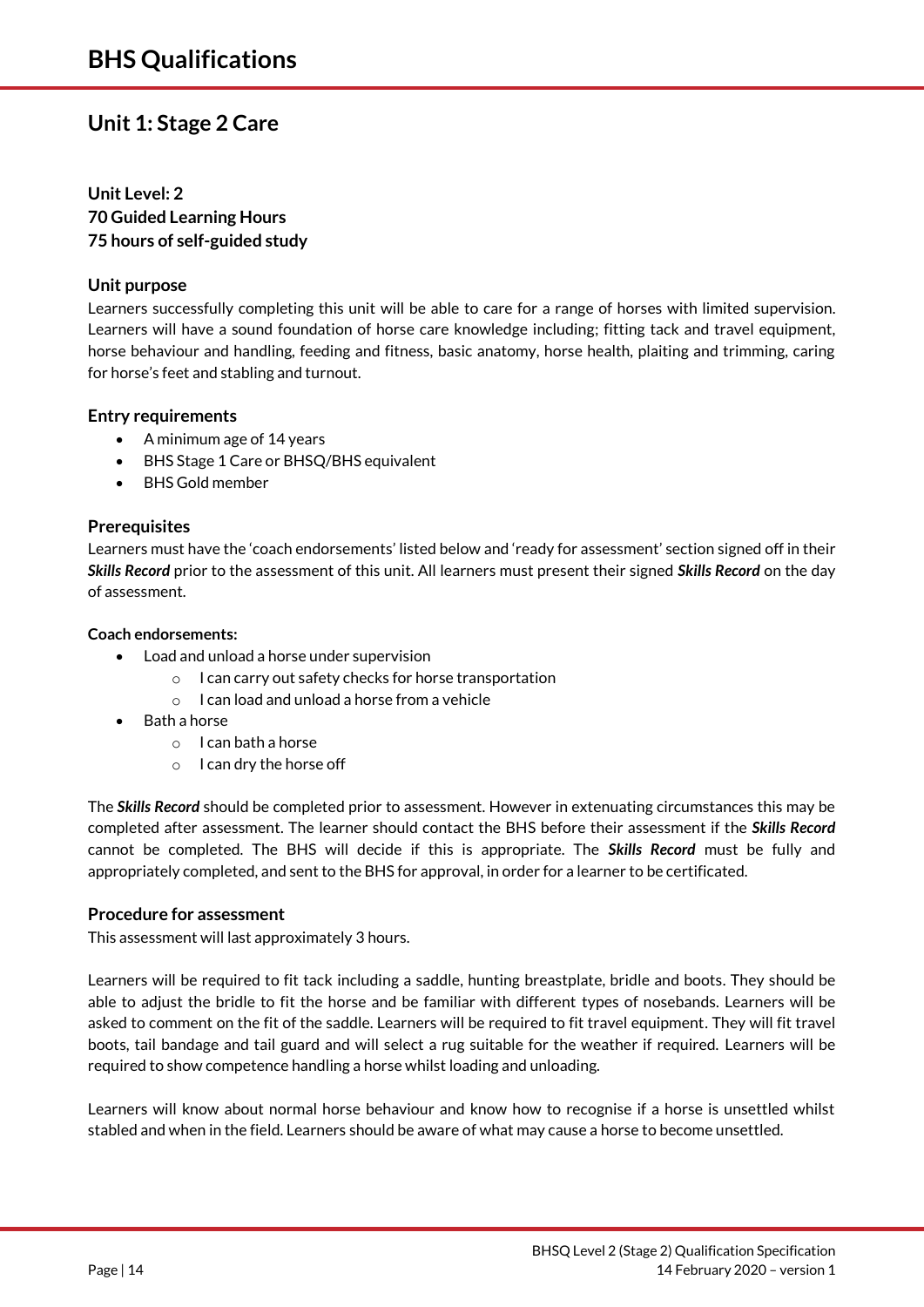Learners will know how to estimate the weight of a horse and they will be able to explain how a range of factors can affect a horse's weight. Based on the weight of a horse, learners should be able to estimate the amount of food the horse would require and be able to explain how the amount of work a horse is doing will affect the type of feed required. Learners will be able to describe the signs of an unfit horse and explain the reasons for maintaining a horse's fitness.

Learners will be asked to name and identify where the bones of the skeletal frame and the main internal organs are positioned on a horse. They will have a basic understanding of the horse's digestive system and its function; this includes naming the different parts.

Learners will be able to describe how a range of routine health procedures are carried out and why they are important, including; tests for worms, shoeing and trimming, vaccinations and care of teeth. They will be able to demonstrate how to give an oral treatment to a horse e.g. a wormer. Learners will be able to describe how to recognise that a horse is lame. Learners will be able to describe the different types of wounds and describe how to carry out basic first aid procedures, (props will be available for the learner to use when describing the procedures). They will be able to describe common health problems and how to care for horses that are unwell. Learners will know which situations require a vet.

Learners will be required to plait a horse's mane using bands, including the forelock. They will be able to describe a range of trimming procedures.

Learners will be able to describe the requirements of turn out areas including; fencing, gates, water, shelter and grass. Learners should include which types of fencing, methods of providing water and types of shelter are suitable for horses. Potential hazards of turnout areas should be identified including the identification of poisonous plants. Learners will be able to describe the requirements of stabling including; size of stable, fittings, doors, windows, ventilation, bedding and drainage. Potential hazards in a stable should be identified.

Learners should be physically fit in order to carry out practical tasks. They should work efficiently and with confidence. In all sections handling of the horses is important, learners must be aware of the horse's behaviour and character and handling must be safe and efficient at this level.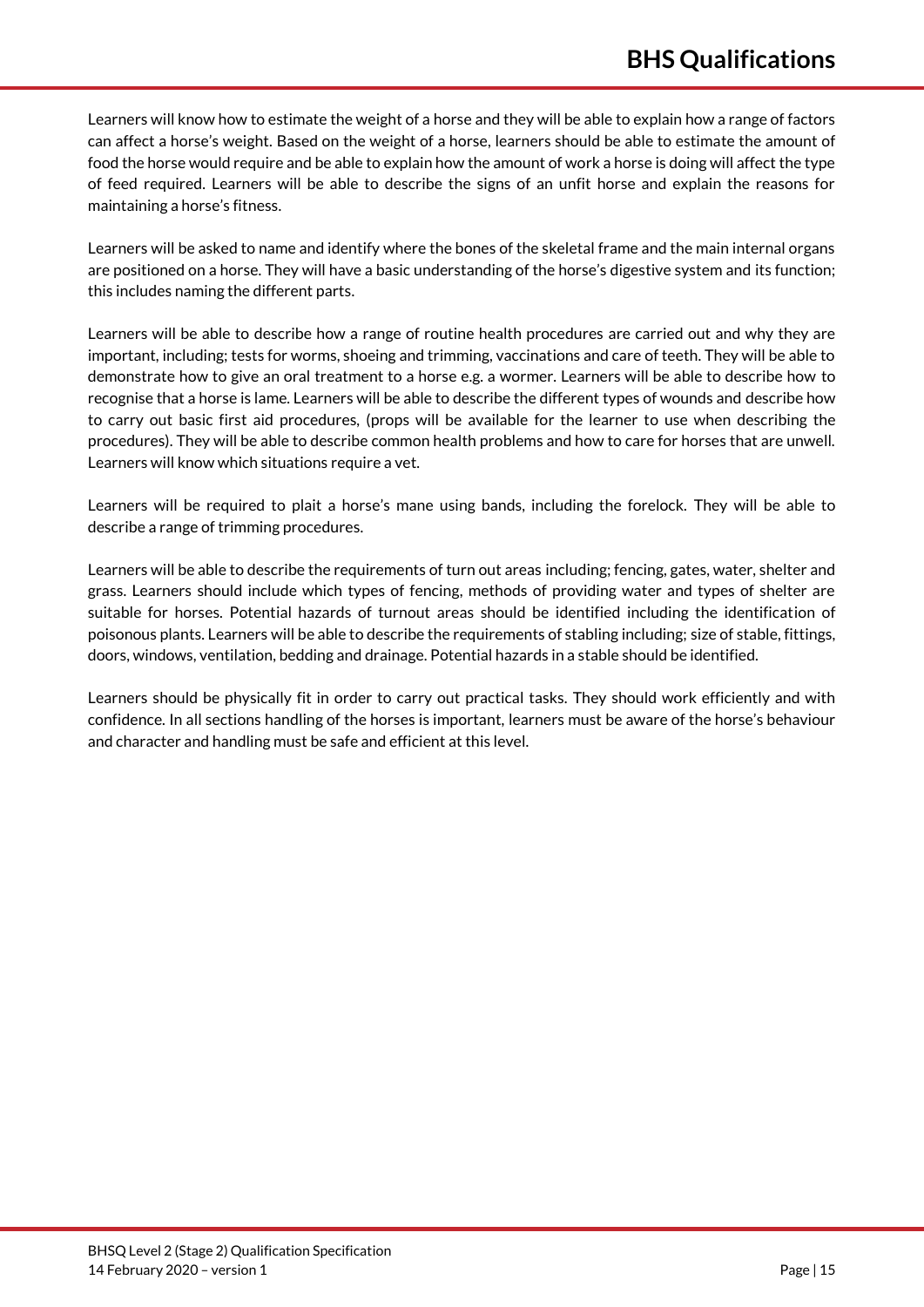## **Unit structure – Unit 1: Stage 2 Care**

| Learning outcome                                                                           | Assessment criteria                                                            | Guidance on the breadth of content that may be<br>covered during assessment                                                                                                                                                                                                                                                                                                                                                                                                                                       | Assessment<br>method          |
|--------------------------------------------------------------------------------------------|--------------------------------------------------------------------------------|-------------------------------------------------------------------------------------------------------------------------------------------------------------------------------------------------------------------------------------------------------------------------------------------------------------------------------------------------------------------------------------------------------------------------------------------------------------------------------------------------------------------|-------------------------------|
| 1. Know about the<br>roles, rights and<br>responsibilities of an<br><b>Assistant Groom</b> | 1.1<br>Describe the roles of the<br><b>Assistant Groom</b>                     | Roles to include;<br>• Caring for and meeting the needs of<br>horses' health and welfare<br>Daily routine yard activity<br>$\bullet$<br>Communicating with others related to<br>horse care and yard activity<br>Working under supervision and according<br>to instruction                                                                                                                                                                                                                                         | <b>Discussion</b>             |
|                                                                                            | 1.2 Describe the<br>responsibilities of the<br><b>Assistant Groom</b>          | Responsibilities to include;<br>Responding to incidents and emergency<br>$\bullet$<br>situations (Fire procedure and in the event<br>of an accident)<br>Reporting to the named responsible<br>person, if appropriate<br>Ensuring the health, safety and welfare of<br>$\bullet$<br>the horse<br>Recognising deterioration in a horse's<br>quality of life<br>Preparing and maintaining the stable<br>environment<br>Carrying out routine horse care tasks<br>Storing and maintaining horse equipment<br>$\bullet$ | Discussion                    |
|                                                                                            | 1.3 Describe a range of legal<br>requirements when working<br>on a stable yard | Range = 2 or more<br>Legal requirements, to include;<br>Employment rights; contract of<br>$\bullet$<br>employment, NMW, holiday, rest breaks<br>Health and Safety<br>$\bullet$<br>Safeguarding<br><b>Equality and Diversity</b><br>٠<br>Data protection<br>Horse Welfare                                                                                                                                                                                                                                          | Discussion                    |
| 2. Be able to fit tack<br>and boots on a horse                                             | 2.1<br>Fit a bridle and hunting<br>breastplate                                 | <b>Bridle</b><br>Snaffle bridle with various different<br>$\bullet$<br>nosebands<br>Fit:<br>Adjust bridle to fit horse<br>$\bullet$<br>Adjust the breastplate to fit horse<br>Breastplate secured to saddle correctly<br>$\bullet$                                                                                                                                                                                                                                                                                | Observation and<br>discussion |
|                                                                                            | 2.2 Put on a saddle and check<br>the fit for comfort                           | Check fit for comfort, include;<br>Suitable clearance over spine<br>$\bullet$<br>Saddle is not too narrow or too wide<br>$\bullet$<br>Check for any pinching<br>Sitting level on horse's back<br>Fit the saddle with and without a<br>numnah/saddle cloth                                                                                                                                                                                                                                                         | Observation and<br>discussion |
|                                                                                            | 2.3<br>Fit brushing boots and<br>overreach boots                               | To include;<br><b>Brushing boots</b><br>$\bullet$<br>Fastening or non-fastening overreach<br>boots                                                                                                                                                                                                                                                                                                                                                                                                                | Observation and<br>discussion |
| 3. Be able to prepare a<br>horse to travel                                                 | 3.1<br>Fit travel equipment to the<br>horse                                    | Travel equipment to include;<br>Head collar<br><b>Travel boots</b><br>$\bullet$<br>Tail guard<br>Tail bandage<br>Rug, if required<br>$\bullet$                                                                                                                                                                                                                                                                                                                                                                    | Observation                   |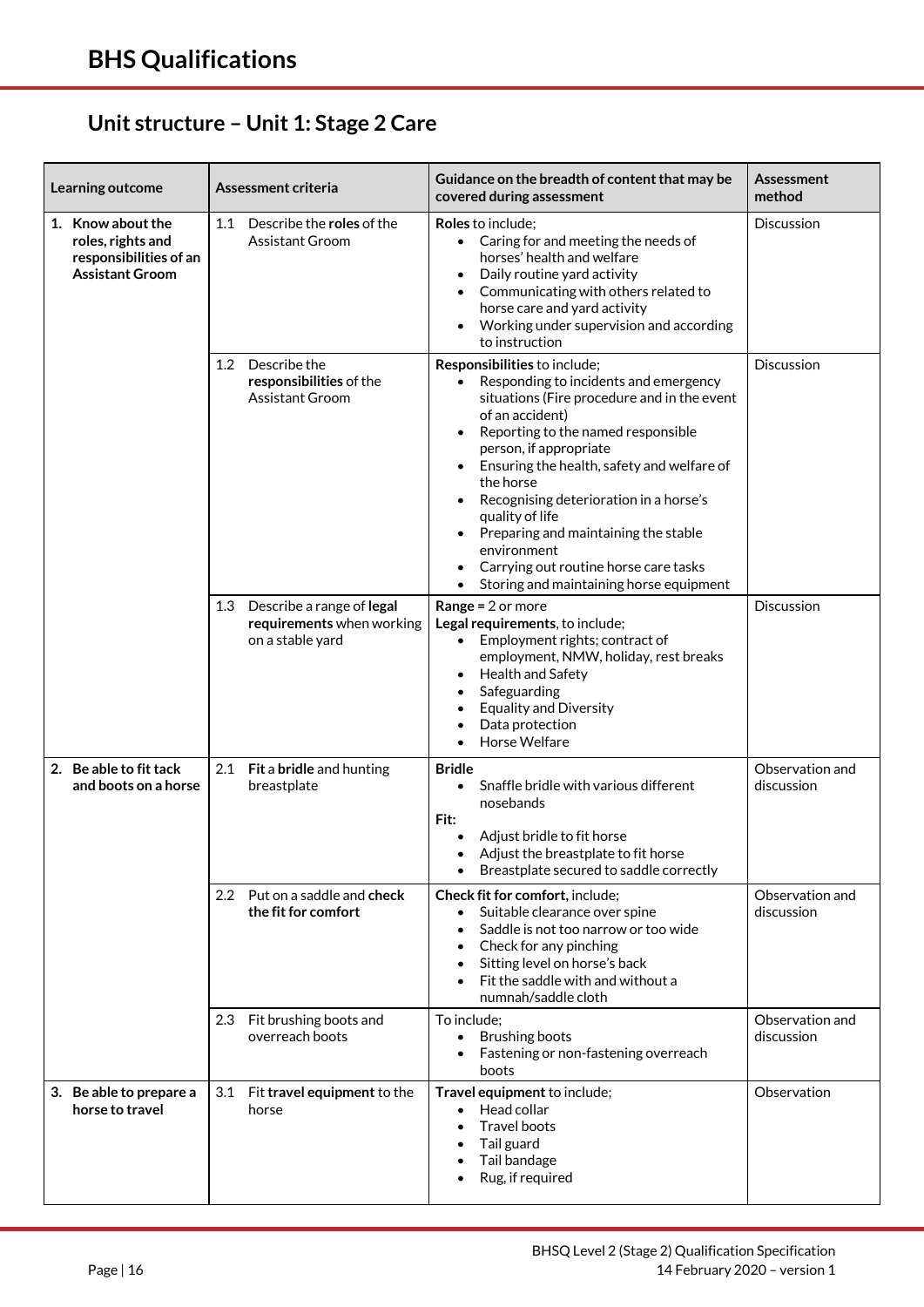| Learning outcome                     | Assessment criteria                                                                 | Guidance on the breadth of content that may be<br>covered during assessment                                                                                                                                                                                                                                                         | Assessment<br>method          |
|--------------------------------------|-------------------------------------------------------------------------------------|-------------------------------------------------------------------------------------------------------------------------------------------------------------------------------------------------------------------------------------------------------------------------------------------------------------------------------------|-------------------------------|
|                                      | 3.2 Handle a horse during<br>loading and unloading                                  | Handling to include;<br>Taking the horse to the vehicle wearing a<br>$\bullet$<br>bridle<br>Presenting horse at ramp<br>Leading a horse onto the vehicle<br>Positioning the horse to come off the<br>vehicle<br>Leading off of the vehicle<br>$\bullet$                                                                             | Observation                   |
| 4. Know about horse<br>behaviour     | Describe normal behaviour<br>4.1                                                    | Normal behaviour to include;<br>Relaxed<br>$\bullet$<br>Natural instincts<br>Eating and drinking                                                                                                                                                                                                                                    | Discussion                    |
|                                      | 4.2 Describe the signs of an<br>unsettled horse                                     | Signs may include;<br>Flight - running away<br>$\bullet$<br>Calling - to other horses<br>$\bullet$<br>Fidgety and agitated<br>$\bullet$<br>Pacing and moving around<br>Sweating<br>Raised breathing<br>$\bullet$                                                                                                                    | <b>Discussion</b>             |
|                                      | Outline the factors that may<br>4.3<br>cause a horse to become<br>unsettled         | Range = $4$ or more<br>Factors may include;<br><b>Stress</b><br>$\bullet$<br>Separation from others<br>$\bullet$<br>Unable to graze or move about freely<br>$\bullet$<br>Anxiety<br>$\bullet$<br>Temperature changes<br>Change of environment<br>Other horses<br>$\bullet$<br>External factors i.e. weather conditions<br>$\bullet$ | <b>Discussion</b>             |
| 5. Understand how to<br>feed horses  | Describe methods used to<br>5.1<br>weigh a horse                                    | Methods may include;<br>Actual weight e.g. weigh bridge<br>$\bullet$<br>Estimation of weight e.g. weigh tape, visual<br>$\bullet$<br>estimation based on body condition, type<br>and height                                                                                                                                         | Observation and<br>discussion |
|                                      | Explain a range of factors<br>5.2<br>that may affect a horse's<br>weight            | Range = $3$ or more<br><b>Factors:</b><br>Type<br>Age<br>Workload<br>Health<br>Environment that the horse lives in<br>Over feeding<br>Under feeding<br>Lack of nutrition                                                                                                                                                            | Discussion                    |
|                                      | Explain how to estimate the<br>5.3<br>amount of food required for<br>a horse        | To include:<br>2% of bodyweight<br>$\bullet$<br>Interpretation of feeding tables<br>Amount of food in Kg based on body<br>$\bullet$<br>weight of horse                                                                                                                                                                              | <b>Discussion</b>             |
|                                      | Explain how different work<br>5.4<br>levels may affect the type of<br>feed required | Work levels;<br>Maintenance<br>Low<br>Medium/moderate<br>$\bullet$                                                                                                                                                                                                                                                                  | Discussion                    |
| 6. Know about basic<br>horse anatomy | Describe the <b>function</b> of the<br>6.1<br>digestive system                      | Function, to include;<br>Digestion of food<br>Components; teeth, mouth, oesophagus,<br>$\bullet$<br>stomach, small intestine, large intestine,<br>rectum, anus                                                                                                                                                                      | Discussion                    |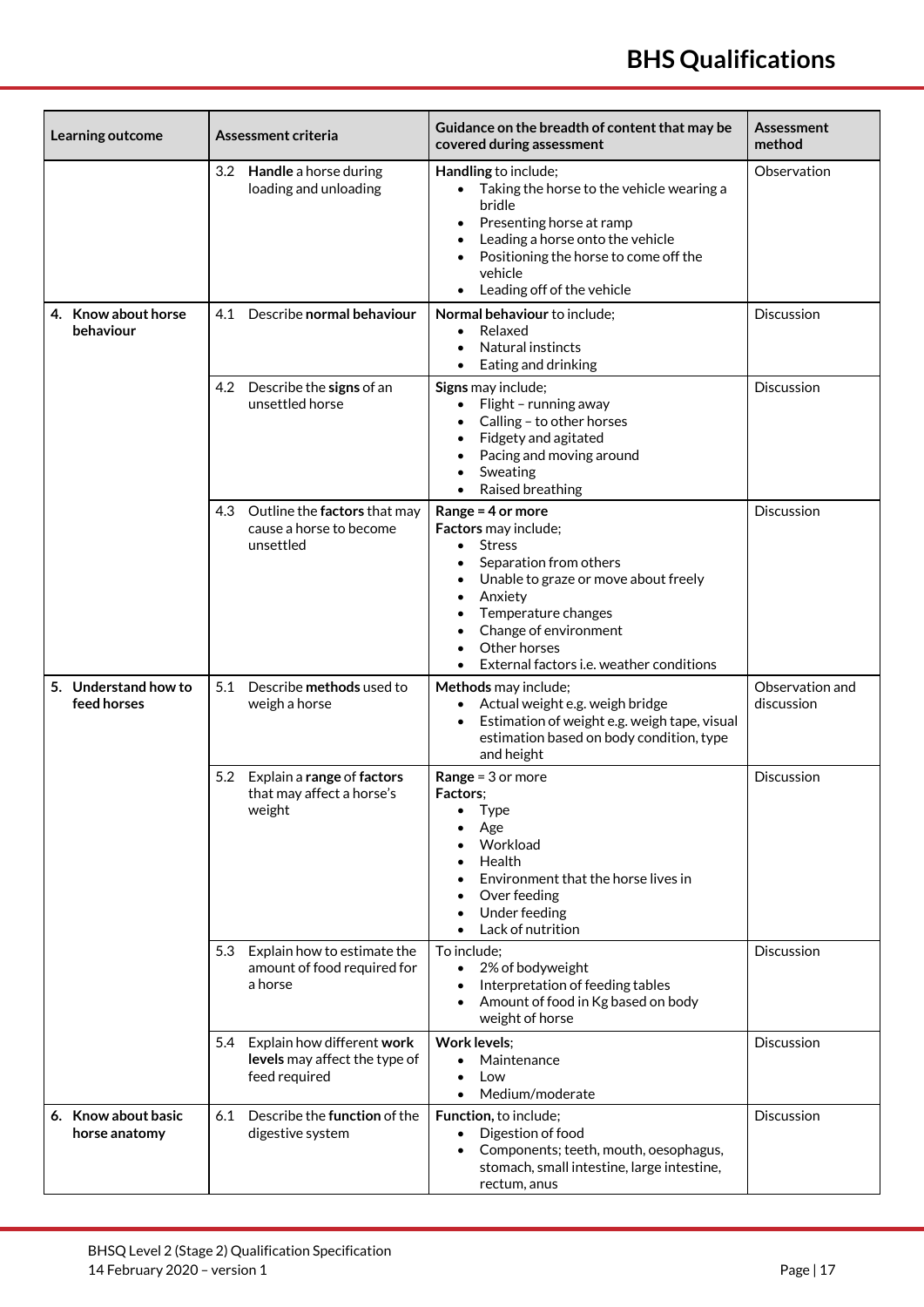| Learning outcome                           | Assessment criteria                                                | Guidance on the breadth of content that may be<br>covered during assessment                                                                                                                                                                                                                                                                                                                                | Assessment<br>method                 |
|--------------------------------------------|--------------------------------------------------------------------|------------------------------------------------------------------------------------------------------------------------------------------------------------------------------------------------------------------------------------------------------------------------------------------------------------------------------------------------------------------------------------------------------------|--------------------------------------|
|                                            | Identify the location of a<br>6.2<br>range of key organs           | Range = $2$ or more<br>Key organs;<br>Heart<br>Lungs<br>Kidneys<br>Stomach<br>$\bullet$                                                                                                                                                                                                                                                                                                                    | Observation and<br>discussion        |
|                                            | Identify a range of major<br>6.3<br>bones of the skeletal system   | Range = $5$ or more<br>Major bones;<br>Skull (mandible, cranium, temporal bone)<br>$\bullet$<br>Vertebrae (cervical, thoracic, lumbar,<br>sacral, coccygeal)<br><b>Ribs</b><br>$\bullet$<br>Forelimb (scapula, humerus, radius, ulna<br>$\bullet$<br>and cannon bone)<br>Hind limb (pelvis, femur, tibia, patella and<br>cannon bone)<br>Sesamoid<br>Long/short pastern<br>Navicular<br>Pedal<br>$\bullet$ | Observation and<br><b>Discussion</b> |
| 7. Understand horse<br>fitness             | 7.1 Describe the signs of an<br>unfit horse                        | Signs may include;<br>Soft condition<br>$\bullet$<br>Slow recovery rates<br>Lethargy<br>$\bullet$<br>Tiring easily<br>Raised respiration<br>Early onset of sweating                                                                                                                                                                                                                                        | <b>Discussion</b>                    |
|                                            | 7.2 Explain the reasons for<br>maintaining fitness                 | Reasons to include;<br>Preventing injury<br>Improving performance<br>Horse welfare<br>$\bullet$                                                                                                                                                                                                                                                                                                            | Discussion                           |
| 8. Be able to maintain<br>a horse's health | 8.1 Explain a range of routine<br>health procedures                | Range = 2 or more<br>Routine health procedures;<br>Worming/tests for worms<br>$\bullet$<br>Vaccinations<br>Teeth<br>$\bullet$<br>Shoeing/trimming<br>٠                                                                                                                                                                                                                                                     | Discussion                           |
|                                            | 8.2 Demonstrate how to<br>administer an oral horse<br>treatment    | Administer, to include;<br>Secure and restrain the horse<br>$\bullet$<br>Measure quantity<br>Administer to horse                                                                                                                                                                                                                                                                                           | Observation and<br>discussion        |
|                                            | Describe signs of lameness<br>8.3                                  | Signs may include;<br>Reluctance to weight bear<br>$\bullet$<br>Pointing a toe on a front leg<br>Nodding of head<br>Uneven hind leg movement<br>$\bullet$                                                                                                                                                                                                                                                  | <b>Discussion</b>                    |
|                                            | Describe a range of<br>8.4<br>common types of wounds               | Range = 2 or more<br>Common types of wounds;<br>Puncture<br>$\bullet$<br>Open<br>Grazes<br><b>Bruises</b><br>Pressure sores                                                                                                                                                                                                                                                                                | Discussion                           |
|                                            | Explain a range of basic first<br>8.5<br>aid procedures for wounds | Range = 2 or more<br><b>Basic first aid procedures;</b><br>Cleaning<br>Cold hosing<br>Tubbing<br>Poulticing                                                                                                                                                                                                                                                                                                | Discussion                           |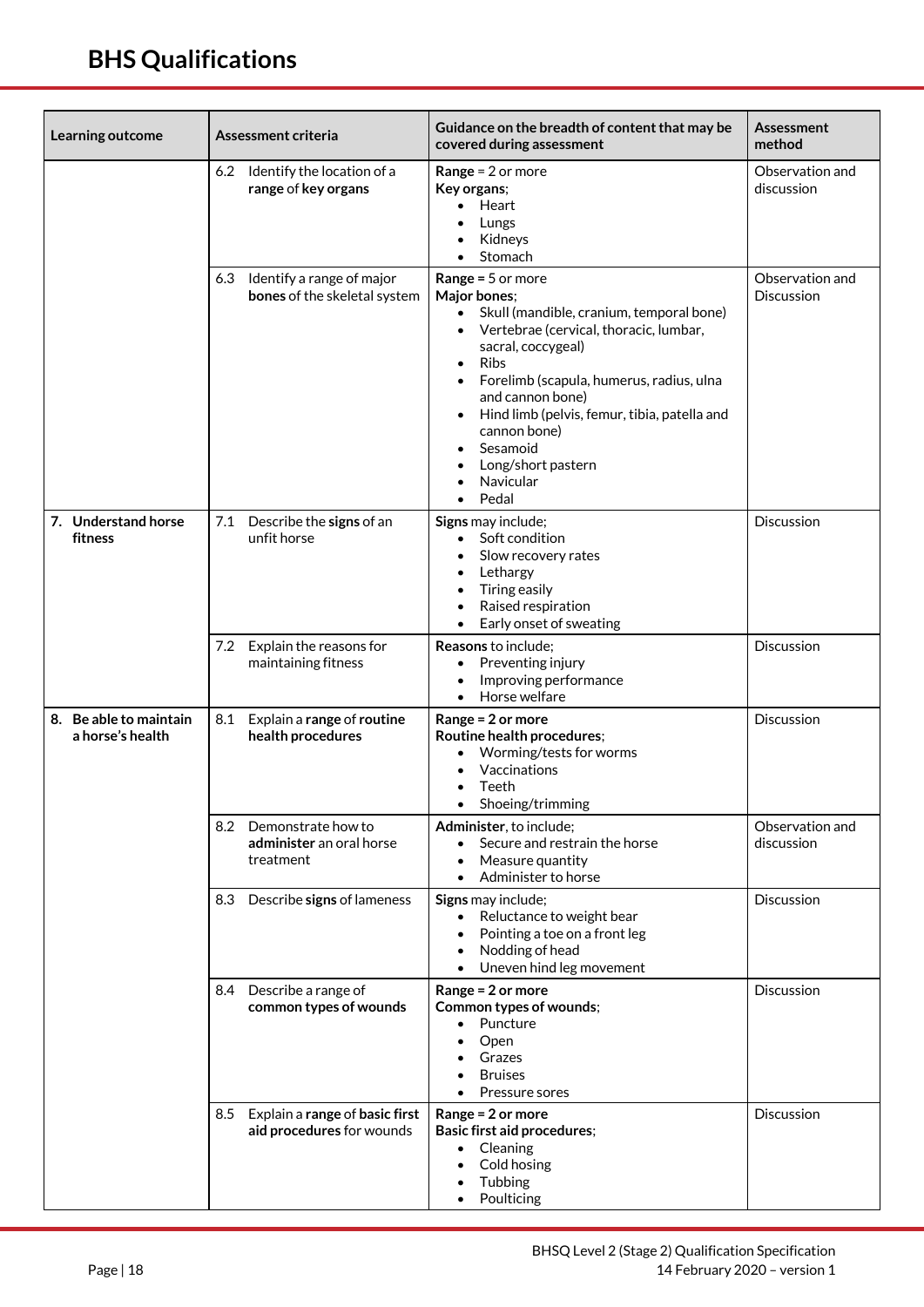| Learning outcome                                     | Assessment criteria                                                    | Guidance on the breadth of content that may be<br>covered during assessment                                                                                                                                                                                                       | <b>Assessment</b><br>method   |
|------------------------------------------------------|------------------------------------------------------------------------|-----------------------------------------------------------------------------------------------------------------------------------------------------------------------------------------------------------------------------------------------------------------------------------|-------------------------------|
|                                                      | 8.6 Put on stable bandages                                             | To include;<br>Securing horse<br>$\bullet$<br>Prepare bandages and padding<br>Apply and secure on front and hind legs<br>Identify issues of applying the bandage                                                                                                                  | Observation and<br>discussion |
|                                                      | State <b>instances</b> when a vet<br>8.7<br>needs to be called         | Instances may include;<br>Uncontrollable bleeding<br>Severe wounds<br>Colic<br>Lameness<br>$\bullet$<br>Prolonged abnormal behavior<br>Suspected contagion/infection<br>$\bullet$                                                                                                 | Discussion                    |
|                                                      | 8.8 Describe a range of<br>common health problems                      | Range = $2$ or more<br>Common health problems;<br>Colic<br>$\bullet$<br>Acute skin conditions<br>Respiratory                                                                                                                                                                      | Discussion                    |
|                                                      | Explain how to care for<br>8.9<br>horses that are unwell               | Care to include;<br>Monitor<br>Rest<br>Maintain fluids<br>Adjust diet<br>Record keeping<br>Isolation, if applicable                                                                                                                                                               | Discussion                    |
| 9. Be able to prepare a<br>horse for<br>presentation | 9.1 Describe a range of<br>trimming procedures                         | Range = $3$ or more<br>Trimming procedures;<br>Tidying manes and tails<br>Trimming feathers, jaw, ears, tail and bridle<br>path                                                                                                                                                   | Discussion                    |
|                                                      | Plait a mane<br>9.2                                                    | To include;<br>Securing/holding the horse<br>Dampening mane<br>Dividing into even sections<br>Using appropriate tension<br>Using bands<br>$\bullet$<br>Mane to be plaited at the speed required by                                                                                | Observation and<br>discussion |
| 10. Understand how to<br>care for a horse's<br>feet  | 10.1 Explain the reasons for<br>shoeing and trimming a<br>horse's feet | industry.<br>Reasons:<br>Protecting and maintaining the condition<br>$\bullet$<br>of hoof<br>The environment and the work the horse is<br>$\bullet$<br>doing<br>The health and wellbeing of the horse<br>$\bullet$<br>Maintaining the balance of the foot<br>Removing hoof growth | Discussion                    |
|                                                      | 10.2 Describe how to remove a<br>shoe from a horse                     | To include;<br>The identification of the tools<br>$\bullet$<br>The positioning of self and horse<br>The action required to remove a shoe<br>$\bullet$                                                                                                                             | Observation and<br>discussion |
|                                                      | 10.3 Describe the signs of a well-<br>cared for foot.                  | Signs;<br>Level of foot on the ground<br>$\bullet$<br>Hoof/pastern axis<br>$\bullet$<br>Shoe is secure<br>Clenches flush to hoof wall<br>Hoof wall level with shoe<br>Correctly trimmed                                                                                           | Discussion                    |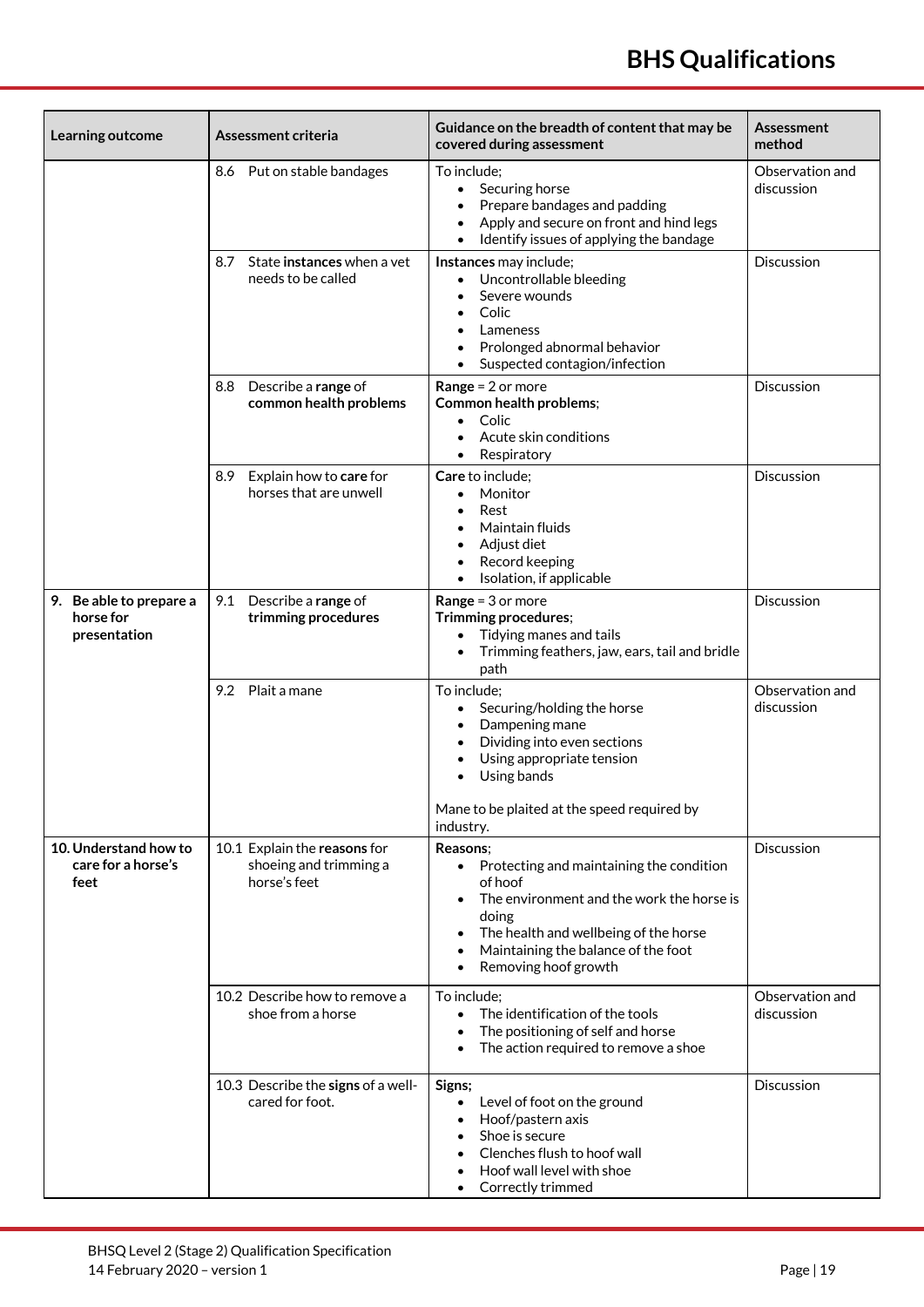| Learning outcome                                        | Assessment criteria                                             | Guidance on the breadth of content that may be<br>covered during assessment                                                                                                                                                                  | Assessment<br>method |
|---------------------------------------------------------|-----------------------------------------------------------------|----------------------------------------------------------------------------------------------------------------------------------------------------------------------------------------------------------------------------------------------|----------------------|
| 11. Understand the<br>environment for<br>keeping horses | 11.1 Explain a range of<br>requirements for a turn out<br>area  | Range = $2$ or more<br>Requirements;<br>Fencing/boundaries<br>Gates<br>Water<br>Shelter<br>Grass                                                                                                                                             | <b>Discussion</b>    |
|                                                         | 11.2 Explain a range of potential<br>hazards in a turn out area | Range = $4$ or more<br><b>Potential hazards;</b><br>Unsafe fencing<br>$\bullet$<br>Litter<br>Poisonous plants (ragwort, foxglove, yew,<br>$\bullet$<br>sycamore, oak, laburnum, deadly<br>nightshade).<br>Security<br>Footpaths<br>$\bullet$ | Discussion           |
|                                                         | 11.3 Explain a range of<br>requirements for a stable            | Range = $3$ or more<br>Requirements;<br>Size<br>$\bullet$<br><b>Fittings</b><br>Doors<br>$\bullet$<br>Windows<br>Ventilation<br><b>Bedding</b><br>$\bullet$<br>Drainage<br>$\bullet$                                                         | Discussion           |
|                                                         | 11.4 Explain a range of potential<br>hazards in a stable        | Range = $2$ or more<br><b>Potential hazards</b><br>Protrusions of fixtures and fittings<br>$\bullet$<br>Floor surface<br>$\bullet$<br>Insufficient bedding<br>$\bullet$<br>Narrow entrance/exit<br>Poor ventilation                          | Discussion           |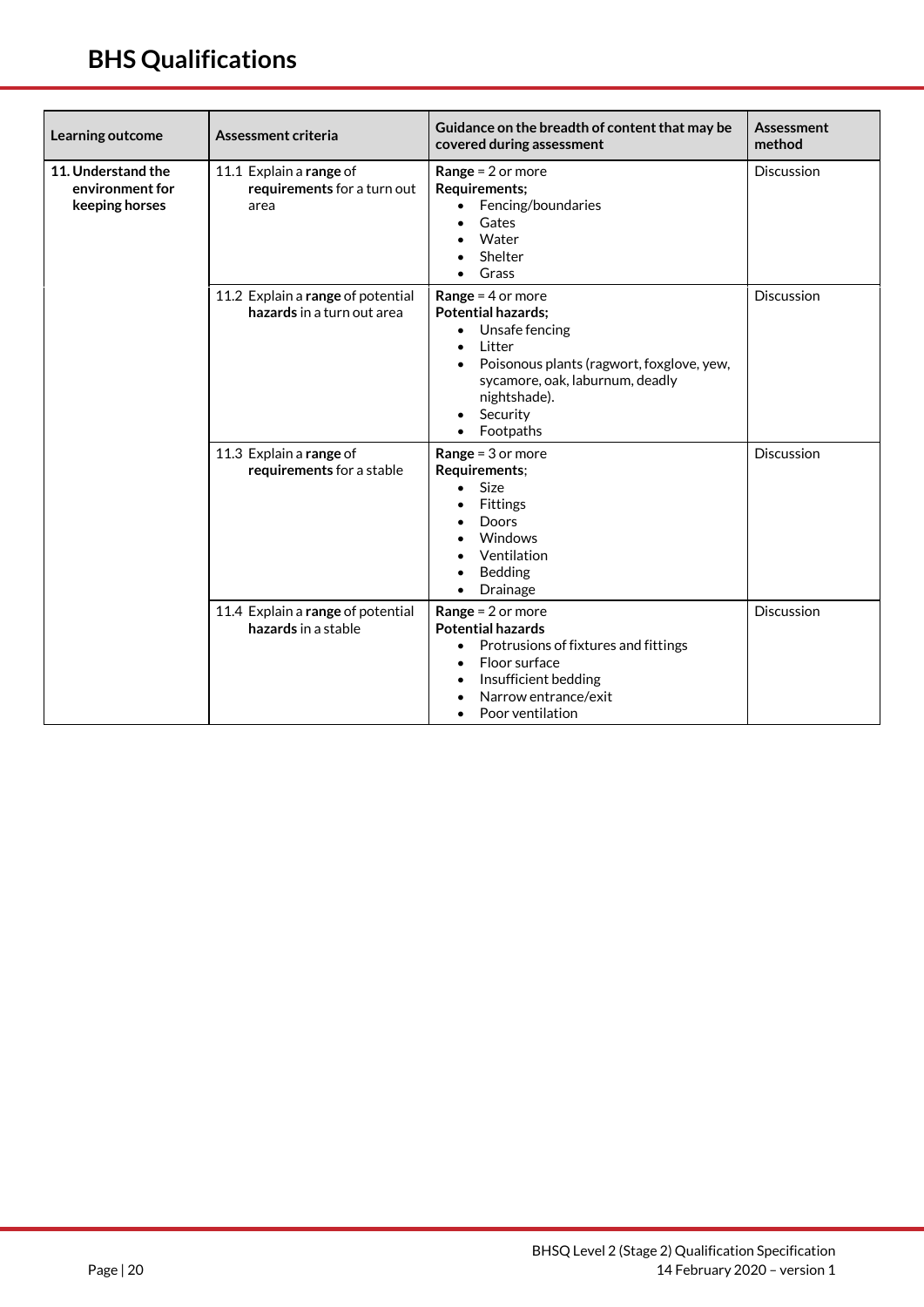### **Unit 2: Stage 2 Lunge**

**Unit Level: 2 30 Guided Learning Hours 26 hours of self-guided study**

#### **Unit purpose**

Learners successfully completing this unit will be able to lunge a horse for exercise.

#### **Entry requirements**

- A minimum age of 14 years
- BHS Stage 1 Care or BHSQ/BHS equivalent
- BHS Gold member

#### **Prerequisites**

Learners must have the 'coach endorsements' listed below and 'ready for assessment' section signed off in their *Skills Record* prior to the assessment of this unit. All learners must present their signed *Skills Record* on the day of assessment.

#### **Coach endorsements:**

- Put on and take off appropriate equipment needed to lunge a horse
	- o I can select and put on appropriate lunge equipment
	- o I can remove lunge equipment safely

The *Skills Record* should be completed prior to assessment. However in extenuating circumstances this may be completed after assessment. The learner should contact the BHS before their assessment if the *Skills Record* cannot be completed. The BHS will decide if this is appropriate. The *Skills Record* must be fully and appropriately completed, and sent to the BHS for approval, in order for a learner to be certificated.

#### **Procedure for assessment**

This assessment will last approximately 1 hour.

This unit will take place in an enclosed arena sectioned into separate areas for lungeing, either indoors or outside. There may be up to three learners lungeing at a time, each learner will have enough space to lunge their horse. Learners will be allocated a horse that will be tacked up ready to lunge. Learners should check the equipment for safety and correct fit and then begin lungeing. The horse should be warmed up without side reins.

Learners should demonstrate an ability to exercise a quiet horse on the lunge safely. They must show safe and practical handling of the equipment and the horse. The lungeing must be carried out competently with the horse or pony on a suitable sized circle. Learners are required to show walk, trot and canter (canter if appropriate) and use side reins for part of their work.

Learners should be able to review the lunge session. They will be able to discuss the reasons for lungeing, the factors that may affect lungeing and problems that may be encountered whilst lungeing.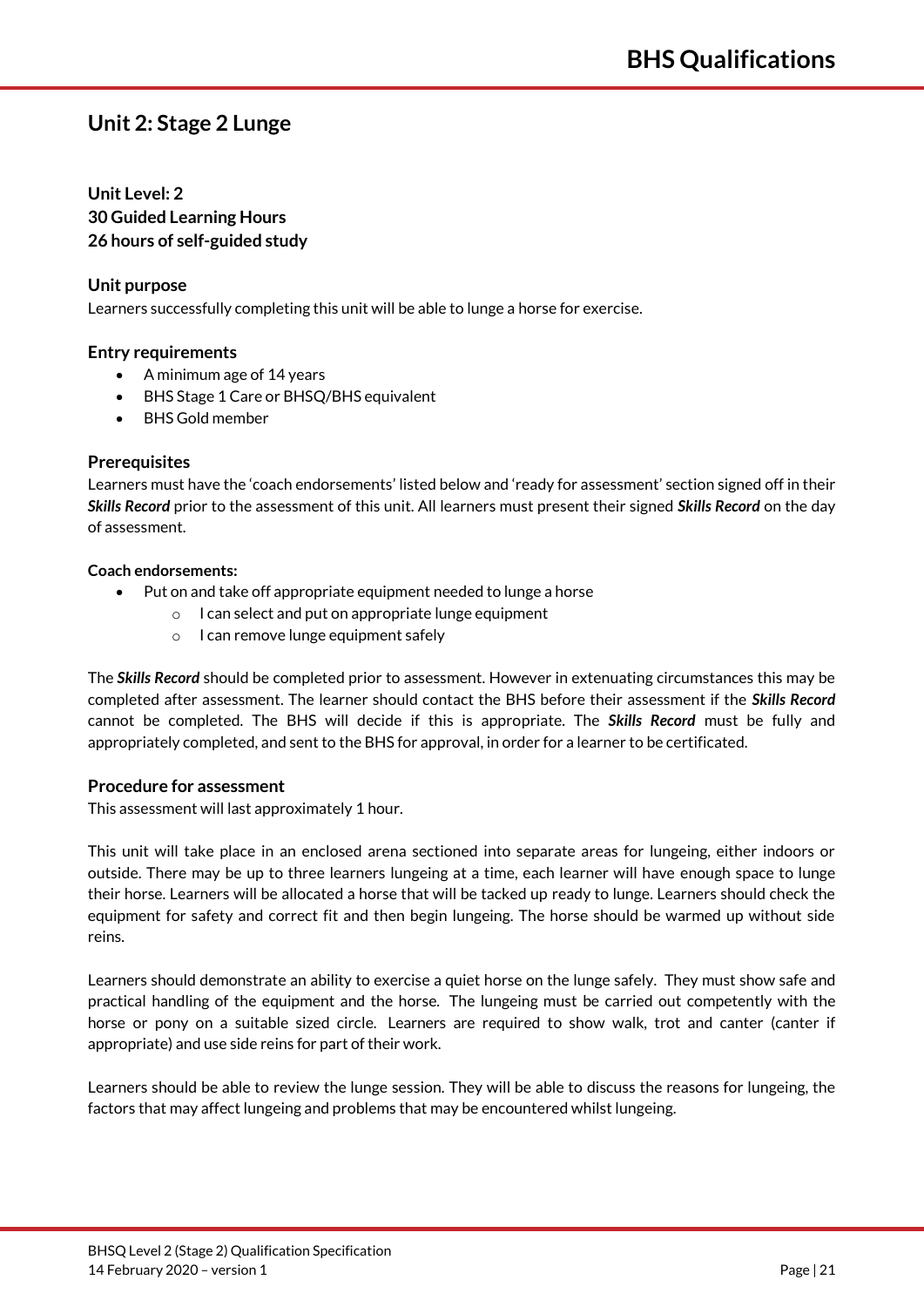## **Unit Structure – Unit 2: Stage 2 Lunge**

| Learning outcome                                    | Assessment criteria                                         | Guidance on the breadth of content that may be<br>covered during assessment                                                                                                                                                                                                                                                                                                                                             | Assessment<br>method                 |
|-----------------------------------------------------|-------------------------------------------------------------|-------------------------------------------------------------------------------------------------------------------------------------------------------------------------------------------------------------------------------------------------------------------------------------------------------------------------------------------------------------------------------------------------------------------------|--------------------------------------|
| 1. Understand<br>lungeing a horse                   | 1.1<br>Explain a range of reasons<br>for lungeing a horse   | Range = $2$ or more<br>Reasons, to include;<br>Maintaining horse's fitness<br>Warming up prior to riding<br>Alternative method of exercise<br>Part of a schooling or rehabilitation<br>programme<br>Assessing the horse's movement                                                                                                                                                                                      | Discussion                           |
|                                                     | 1.2 Describe a range of factors<br>that may affect lungeing | Range = $2$ or more<br>Factors may include;<br>• Horse behaviour e.g. pulling away, turning<br>in, unwilling to go forwards<br>Horse is fresh and excitable<br>Presence of other horses<br>Surface and weather conditions                                                                                                                                                                                               | Discussion                           |
|                                                     | 1.3<br>Describe a range of common<br>lungeing problems      | Range = $2$ or more<br>Problems may include;<br>Circle too small<br>$\bullet$<br>Inappropriate body position<br>$\bullet$<br>Inappropriate tone of commands<br>$\bullet$<br>Inappropriate use of equipment<br>٠<br>Inappropriate exercise programme                                                                                                                                                                     | Discussion                           |
| 2. Understand<br>equipment required<br>for lungeing | 2.1<br>Explain the use of a range of<br>lungeing equipment  | Range = $2$ or more<br>Equipment to include;<br>Cavesson<br>Lunge rein<br>Side reins<br>Lunge whip<br>Saddle/roller<br><b>Bridle</b><br><b>Boots</b>                                                                                                                                                                                                                                                                    | Observation and<br><b>Discussion</b> |
| 3. Be able to lunge a<br>horse for exercise         | 3.1<br>Lunge a horse according to<br>instructions           | Instructions;<br>learners will be given a summary of the horse's<br>needs.<br>Lungeing to include;<br>Confirm appropriateness of equipment<br>and adjust if required<br>Put horse out on appropriately sized circle<br>Work the horse without side reins<br>Work the horse in walk and trot and canter<br>if appropriate<br>Work the horse with side reins adjusting if<br>required<br>Awareness of others<br>$\bullet$ | Observation                          |
|                                                     | 3.2<br>Lunge safely                                         | Lungeing safely to include;<br>Maintain safe control<br>Handler position in relationship to the<br>horse<br>Balancing, tempo and appropriate<br>forwardness of the horse<br>Lungeing technique<br>Use of commands<br>Adjust equipment at the conclusion of the<br>session<br>Handling equipment safely<br>Awareness of others                                                                                           | Observation                          |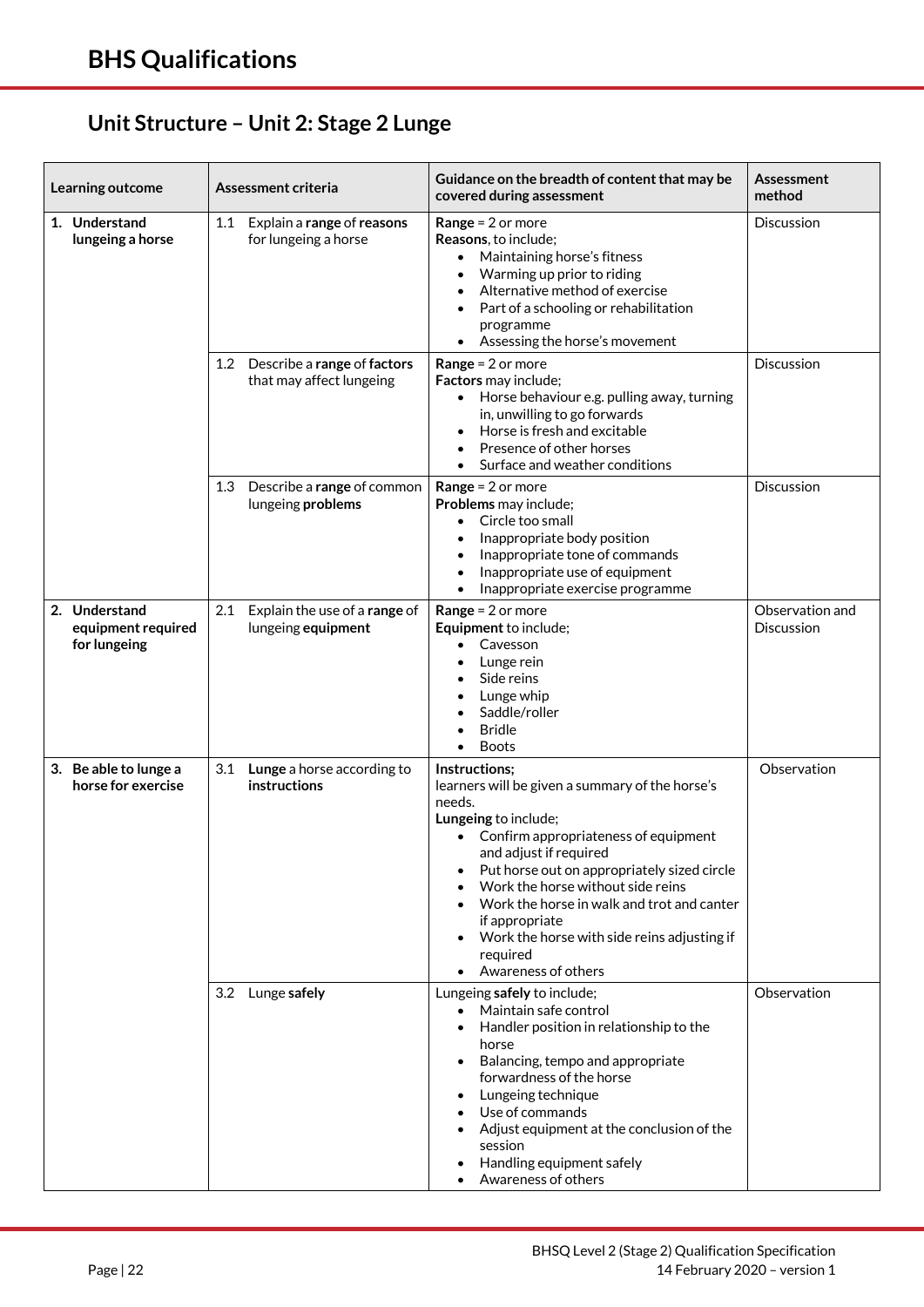| Learning outcome | Assessment criteria                    | Guidance on the breadth of content that may be<br>covered during assessment                                                                                                                                                                                                                            | Assessment<br>method |
|------------------|----------------------------------------|--------------------------------------------------------------------------------------------------------------------------------------------------------------------------------------------------------------------------------------------------------------------------------------------------------|----------------------|
|                  | <b>Review</b> the lunge session<br>3.3 | <b>Review</b> to include;<br>Effectiveness of session in meeting the<br>$\bullet$<br>needs of the horse<br>Size of the circle<br>$\bullet$<br>Behaviour of the horse<br>$\bullet$<br>Forwardness/responsiveness of aids<br>$\bullet$<br>The way the horse is going (include tempo,<br>balance, rhythm) | <b>Discussion</b>    |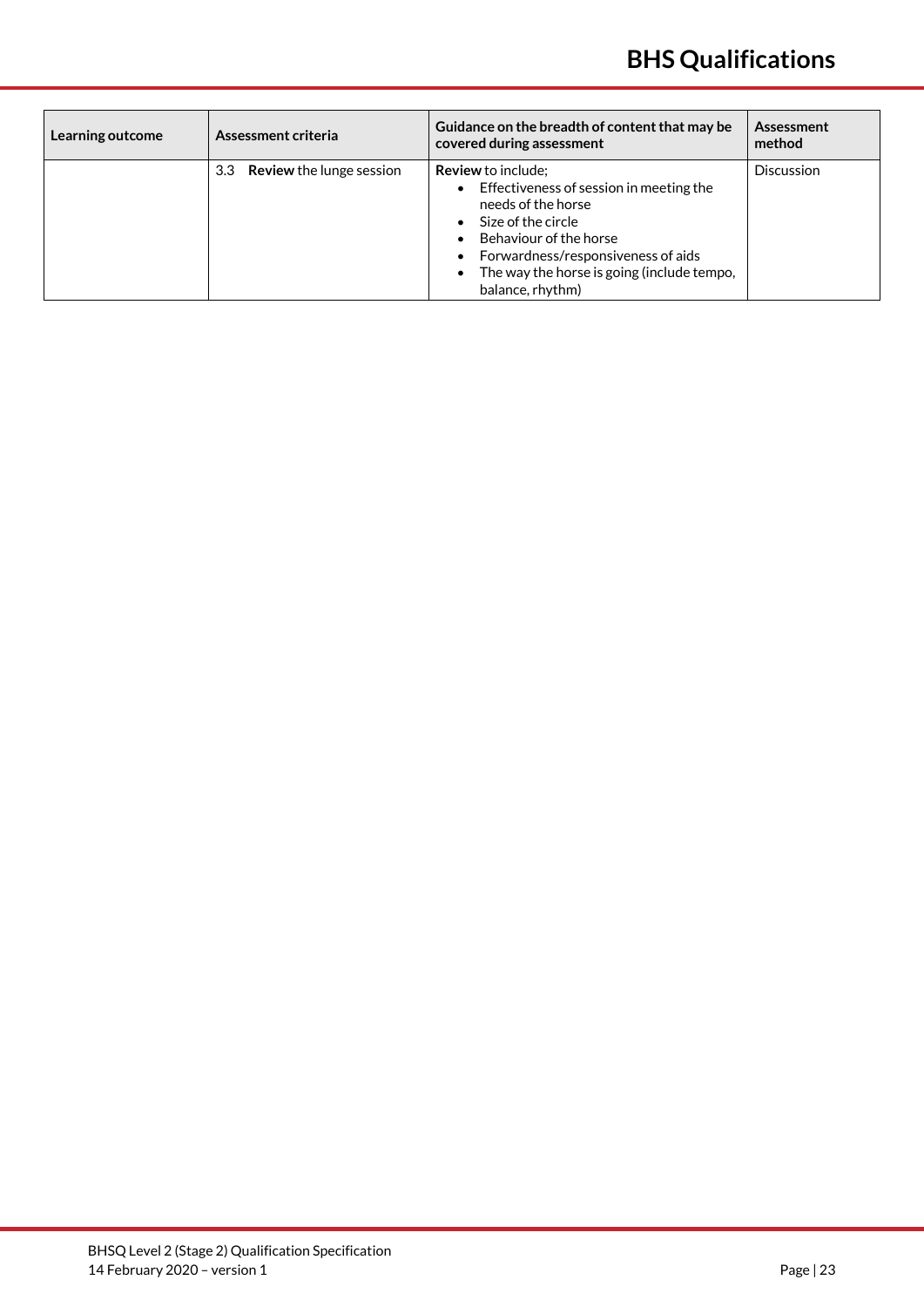### **Unit 3: Stage 2 Ride**

**Unit Level: 2 87 Guided Learning Hours 39 hours of self-guided study**

#### **Unit purpose**

Learners successfully completing this unit will be able to ride horses on the flat and over fences (up to 75cm) in an enclosed area under limited supervision. Learners are required to demonstrate their ability to ride without assistance, their balance and security should indicate the correct foundation for future progress.

#### **Entry requirements**

- A minimum age of 14 years
- BHS Stage 1 Ride or BHSQ/BHS equivalent
- BHS Gold member

#### **Prerequisites**

Learners must have the 'coach endorsements' listed below and 'ready for assessment' section signed off in their *Skills Record* prior to the assessment of this unit. All learners must present their signed *Skills Record* on the day of assessment.

#### **Coach endorsements:**

- Ride in an open space
	- o I can ride in a balanced position in walk, trot and canter
	- $\circ$  I can ride independently within a group

The *Skills Record* should be completed prior to assessment. However in extenuating circumstances this may be completed after assessment. The learner should contact the BHS before their assessment if the *Skills Record* cannot be completed. The BHS will decide if this is appropriate. The *Skills Record* must be fully and appropriately completed, and sent to the BHS for approval, in order for a learner to be certificated.

#### **Procedure for assessment**

This assessment will last approximately 2 hours.

This section will take place in an enclosed arena. There will be up to six riders in a group. Learners will ride two horses on the flat and two horses over fences. Learners will be required to ride in open order and ride order, abiding by the rules of the school whilst showing consideration for other riders. They should be fit enough to ride actively for up to an hour in each section without stress.

Learners will be required to show that they can maintain a secure, balanced position in harmony with their horses. Their position must be established, and they need to show empathy with all the horses they ride. They must be confident and competent riding horses without stirrups in all three paces. When jumping, they must again show confidence and an acceptable level of competence with unknown horses.

Learners will review how the horse went and their own performance. They will be able to explain a horse's way of going using the training scale and explain how the aids are used when riding.

*Learners who are not considered sufficiently competent with regard to their effective control of the horse and their own balance will be asked to withdraw from the riding at any time during the session.*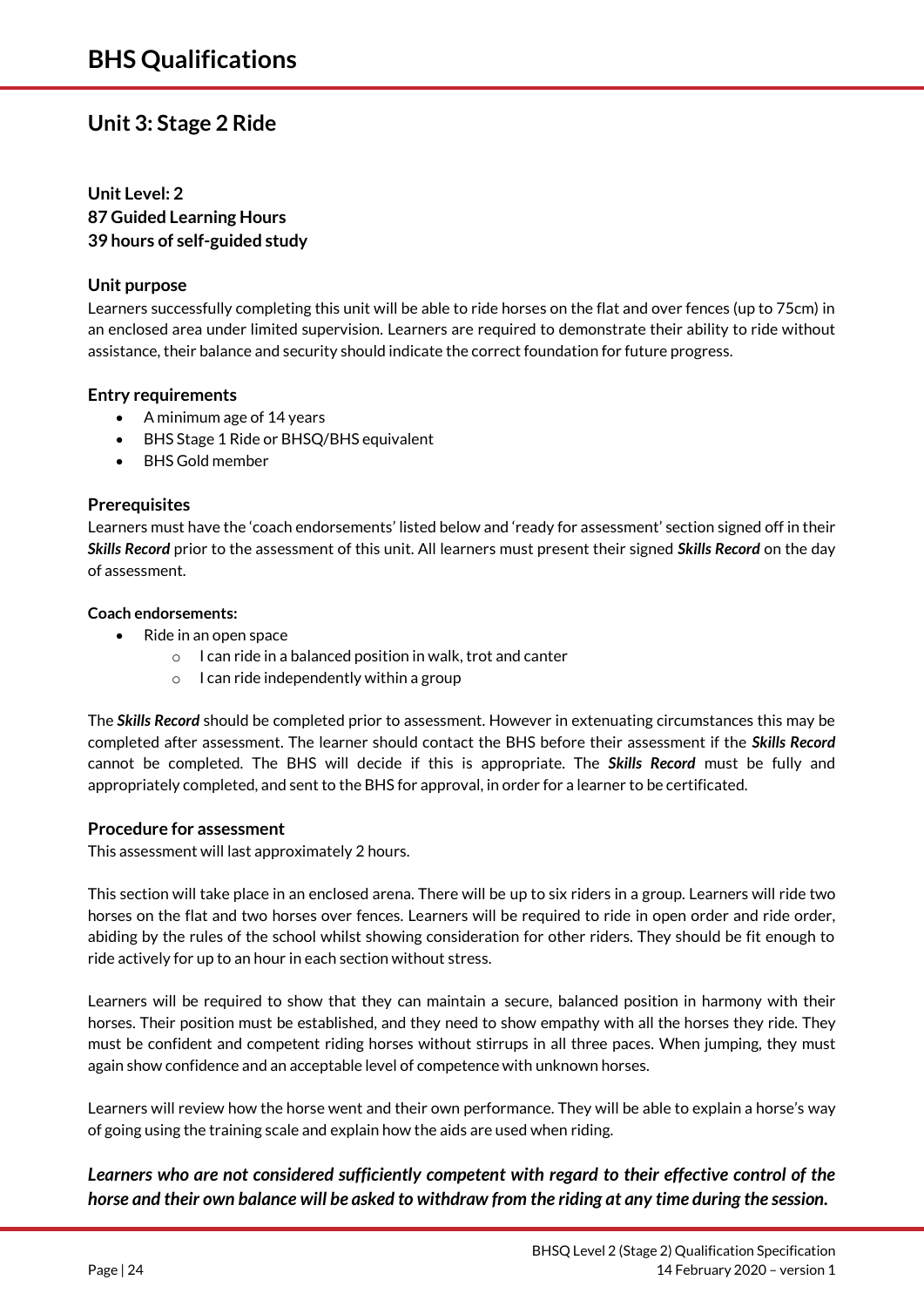## **Unit Structure – Unit 3: Stage 2 Ride**

| Learning outcome                         |     | Assessment criteria                                            | Guidance on the breadth of content that may be<br>covered during assessment                                                                                                                                                                                                              | Assessment<br>method |
|------------------------------------------|-----|----------------------------------------------------------------|------------------------------------------------------------------------------------------------------------------------------------------------------------------------------------------------------------------------------------------------------------------------------------------|----------------------|
| 1. Understand how to<br>ride a horse     | 1.1 | Describe a horse's way of<br>going using the training<br>scale | Way of going to include;<br>Walk, trot and canter<br>Temperament of horse<br>Responsiveness to aids<br>$\bullet$<br>Willingness to go forward<br>$\bullet$<br>Training Scale to include;<br>• Rhythm, suppleness and contact<br>• Awareness of straightness, impulsion and<br>collection | Discussion           |
|                                          | 1.2 | Explain how a range of aids<br>are used when riding a horse    | Range = 2 or more<br>Aids, to include;<br>Seat<br>Legs<br>Hands<br><b>Riding position</b><br>Whip<br>Voice                                                                                                                                                                               | <b>Discussion</b>    |
|                                          |     |                                                                | LEARNERS WILL BE REQUIRED TO RIDE TWO HORSES IN THIS SECTION                                                                                                                                                                                                                             |                      |
| 2. Be able to ride<br>horses in an arena | 2.1 | Ride in a balanced position<br>in all paces                    | Ride, to include;<br>• With and without stirrups<br>In walk, trot and canter<br>$\bullet$<br>Balanced position, to include;<br>Seat<br>$\bullet$<br>Legs<br>Upper body<br>Head<br>Arms<br>Hands                                                                                          | Observation          |
|                                          |     | 2.2 Ride on the correct trot<br>diagonal                       | Correct trot diagonal:<br>Sit when horse's outside shoulder comes<br>back<br>Diagonal changed as required                                                                                                                                                                                | Observation          |
|                                          | 2.3 | Ride on the correct canter<br>lead                             | <b>Correct canter lead:</b><br>Canter lead matches the direction of travel                                                                                                                                                                                                               | Observation          |
|                                          |     | 2.4 Ride a range of common<br>school figures                   | Range = 2 or more<br>School figures, to include;<br>Serpentine - three loop<br>Circles<br>Changes of direction (different variations)<br>Turns                                                                                                                                           | Observation          |
|                                          | 2.5 | <b>Ride</b> with the reins in one<br>hand                      | Riding to include;<br>With stirrups<br>Change of direction and pace                                                                                                                                                                                                                      | Observation          |
|                                          | 2.6 | Demonstrate the correct<br>use of aids                         | Use of aids, to include;<br>Positioning and use of legs, whip, hands<br>$\bullet$<br>Awareness of horse's reaction<br>$\bullet$                                                                                                                                                          | Observation          |
|                                          | 2.7 | Demonstrate the correct<br>use of a schooling whip             | Correct use, to include;<br>Holding whip<br>$\bullet$<br>Reinforcing the leg aid<br>Changing whip from one hand to another<br>$\bullet$                                                                                                                                                  | Observation          |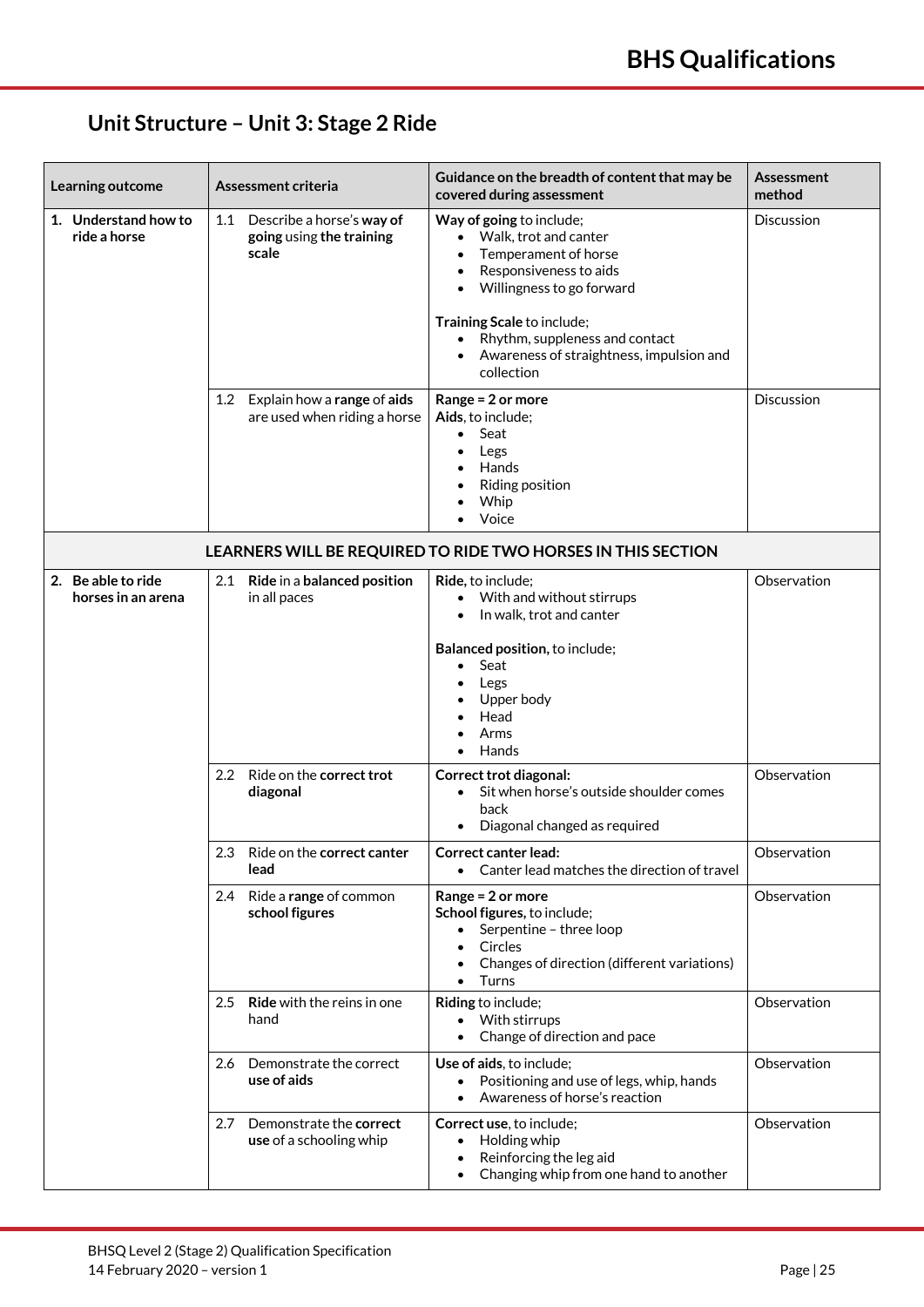| Learning outcome                                | <b>Assessment criteria</b>                                | Guidance on the breadth of content that may be<br>covered during assessment                                                                                                                                                                                                                             | Assessment<br>method |
|-------------------------------------------------|-----------------------------------------------------------|---------------------------------------------------------------------------------------------------------------------------------------------------------------------------------------------------------------------------------------------------------------------------------------------------------|----------------------|
|                                                 | 2.8<br>Ride safely                                        | Riding safely to include;<br>• Use sympathetic aids riding walk, trot,<br>canter<br>Awareness of other users of the school<br>• Show respect and consideration for the<br>horse and other riders                                                                                                        | Observation          |
|                                                 | Review the session<br>2.9                                 | <b>Performance</b> to include;<br>• The horse's way of going<br>Awareness of other riders<br>$\bullet$<br>Use of aids                                                                                                                                                                                   | <b>Discussion</b>    |
|                                                 |                                                           | LEARNERS WILL BE REQUIRED TO RIDE TWO HORSES IN THIS SECTION                                                                                                                                                                                                                                            |                      |
| 3. Be able to ride<br>horses over show<br>jumps | 3.1 Prepare the horse to jump                             | Preparation, to include;<br>Shortening stirrups<br>$\bullet$<br>Canter in light seat position<br>Ride the canter pace forward<br>Single cross pole in trot with placing pole<br>Canter to cross pole<br>$\bullet$<br>Canter to upright<br>Canter to ascending spread<br>Jumping four consecutive fences | Observation          |
|                                                 | 3.2 Ride over a course of jumps<br>in a balanced position | Course of jumps, to include;<br>• Up to seven fences to a maximum height of<br>75cm (2ft 6in)<br>Lines and track between fences<br><b>Balanced position:</b><br>• Over and between fences                                                                                                               | Observation          |
|                                                 | 3.3 Ride safely                                           | Riding safely to include;<br>• Use sympathetic aids riding walk, trot,<br>canter<br>Awareness of other users of the school<br>Show respect and consideration for the<br>horse and other riders                                                                                                          | Observation          |
|                                                 | 3.4 Review the session                                    | Review, to include:<br>Use of aids<br>Lines ridden<br>Awareness of other riders                                                                                                                                                                                                                         | Discussion           |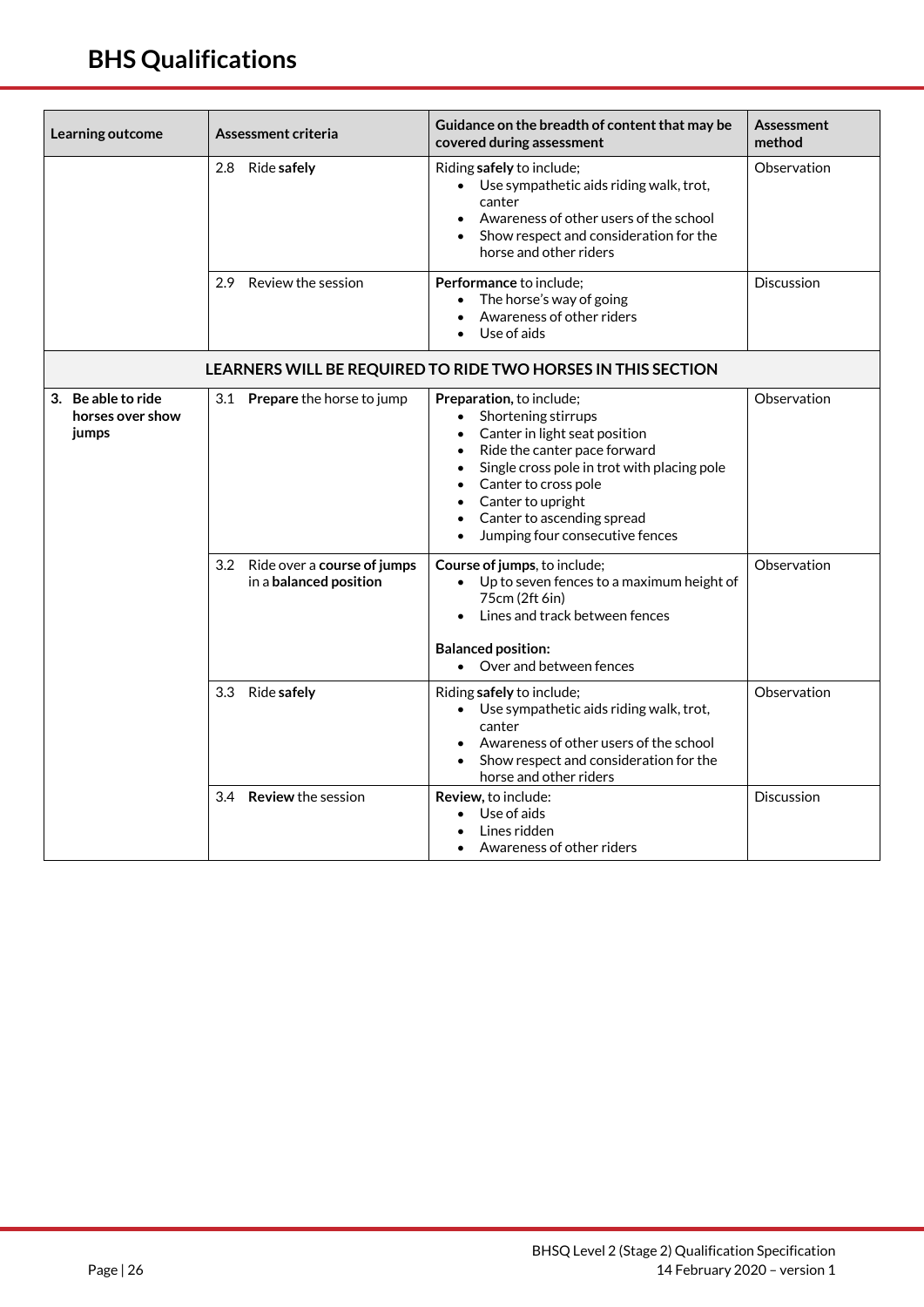### **Unit 4: Stage 2 Coaching**

#### **Unit Level: 2 115 Guided Learning Hours 105 hours of self-guided study**

#### **Unit purpose**

Learners completing this unit will be able to deliver group lessons for both flatwork and jumping, lunge lessons, lead rein lessons and deliver a practical stable management lesson. They will be able to plan, deliver and evaluate lessons. This unit is aimed at the individual who already possesses basic skills and knowledge who would like to develop their skills coaching others.

#### **Entry requirements**

- A minimum age of 17 years
- BHSQ Level 2 Foundation Groom with Riding (Stage 2) or BHSQ/BHS equivalent
- BHS Gold member

#### **Prerequisites**

Learners must have the 'ready for assessment' section signed off in their *Skills Record* prior to the assessment of this unit. All learners must present their signed *Skills Record* on the day of assessment.

The *Skills Record* should be completed prior to assessment. However in extenuating circumstances this may be completed after assessment. The learner should contact the BHS before their assessment if the *Skills Record* cannot be completed. The BHS will decide if this is appropriate. The *Skills Record* must be fully and appropriately completed, and sent to the BHS for approval, in order for a learner to be certificated.

#### **Co-Requisites**

The following certificates are co-requisites and are required to be up to date and current for the learner to achieve Unit 4: Stage 2 Coaching:

- BHS Equine Specific First Aid or Health and Safety Executive First Aid at Work or International equivalent
- NSPCC/CPSU or BEF endorsed Safeguarding for Equestrians workshop **(United Kingdom only)**

#### **Procedure for assessment**

This assessment will last approximately 4 hours.

#### **Lead rein lesson**

Learners will be required to deliver a lead rein lesson to a beginner rider (adult or child). The lesson may be given in a shared area of the arena and the learner should ensure they work with the other learners to ensure the environment is safe for all concerned. The learner should create a positive and safe environment in which learning can take place. The lead rein lesson will last approximately 20 minutes. After the lesson learners will be required to evaluate the lesson and describe the process of teaching basic riding skills to beginner riders.

#### **Lunge lesson**

Learners will be required to deliver a lunge lesson to a novice rider who should be able to walk, trot and canter although they may not be asked to show canter in the lesson. The learner will have 30 minutes for this session, which includes warming up and assessing the horse prior to mounting the rider. Learners should focus on improving the rider's position and balance and exercises used must be relevant to the rider. At all times the rider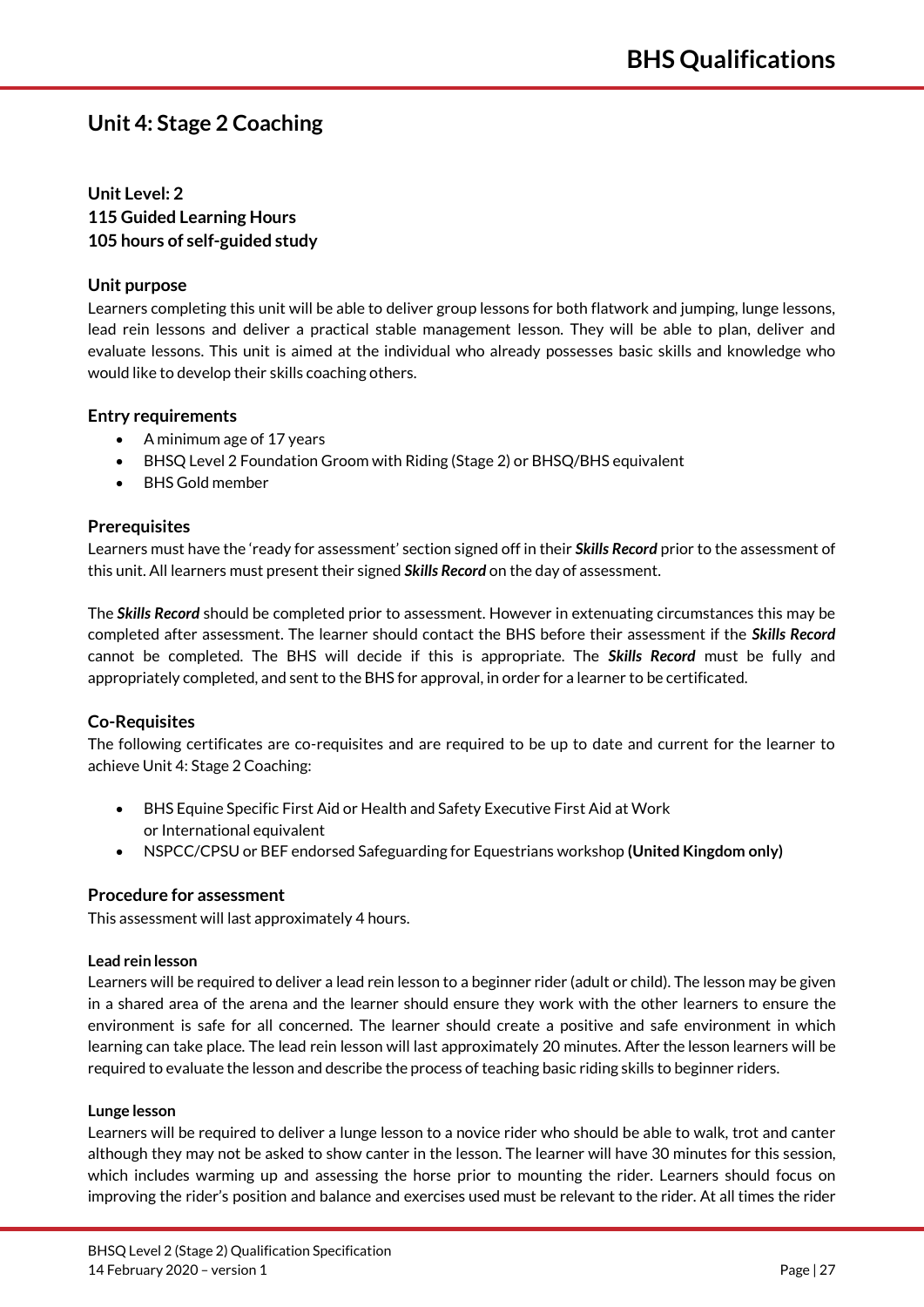must be safe and involved in the session. After the lesson learners will be required to evaluate the lesson and describe how to develop a range of riding skills.

#### **Group lesson**

Learners are required to deliver a lesson which incorporates flatwork and jumping to a group of riders (minimum of three riders), who are able to jump small related fences of up to 75cm. The lesson should contain a common theme that runs through both elements. The learner must include a flatwork section and a jumping section in the lesson. The jumping element should include grid work or related fences, for example a double or related distance. Learners will have 45 minutes to deliver this lesson. After the lesson learners will be required to evaluate the lesson and describe basic school figures, basic jumping skills and how to develop a range of basic jumping skills.

#### **Practical stable management lesson**

Learners are required to deliver a practical stable management lesson to one participant. Learners are required to have prepared lesson plans for the four topics listed below. On the day the assessor should select one for them to deliver.

Learners will have 15 minutes to deliver the lesson, this should include:

- An introduction to the topic
- A practical demonstration
- Opportunity for the participant to practice the task with support from the learner
- A conclusion.

Stable management topics, may include:

- Putting on and removing a bridle
- Putting on and removing a rug
- Putting on and removing brushing boots
- Putting on and removing a saddle.

Learners will be able to explain how to improve riders to include; the needs of different types of riders, the learning process and the development of physical and mental skills. Learners will be able to plan their own professional development.

#### **Lesson plans**

Learners are required to bring pre-prepared lesson plans for the following:

- Lead rein lesson (learning outcome 5)
- Lunge lesson (learning outcome 6)
- Group lesson (learning outcome 7)

#### **Risk assessments**

Learners are required to bring pre-prepared risk assessments for the following:

- Group lesson (learning outcome 7)
- Practical stable management lesson (learning outcome 8)

A lesson plan and risk assessment template can be found in the *Skills Record*, or downloaded from the BHS website: [www.bhs.org.uk/skillsrecord](http://www.bhs.org.uk/skillsrecord)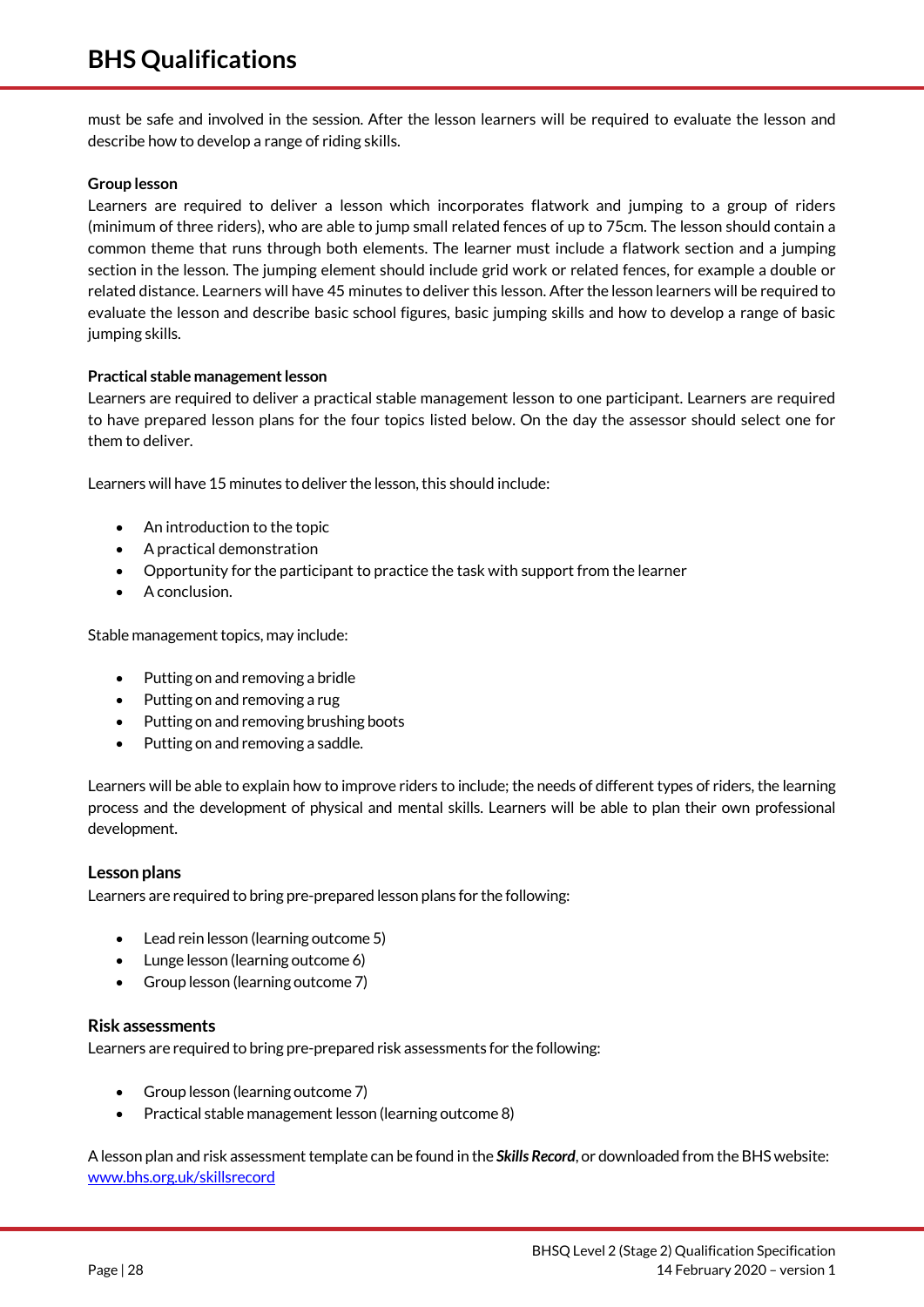## **Unit Structure – Unit 4: Stage 2 Coaching**

| Learning outcome                                                 | Assessment criteria                                                                                                      | Guidance on the breadth of content that may be<br>covered during assessment                                                                                                                                                                                                                                                                                                                                                                                                                                                                                                                                                                                                                                                                                                                                                                                                                                                                                                         | Assessment<br>method     |
|------------------------------------------------------------------|--------------------------------------------------------------------------------------------------------------------------|-------------------------------------------------------------------------------------------------------------------------------------------------------------------------------------------------------------------------------------------------------------------------------------------------------------------------------------------------------------------------------------------------------------------------------------------------------------------------------------------------------------------------------------------------------------------------------------------------------------------------------------------------------------------------------------------------------------------------------------------------------------------------------------------------------------------------------------------------------------------------------------------------------------------------------------------------------------------------------------|--------------------------|
| 1. Understand the<br>roles and<br>responsibilities of a<br>coach | 1.1<br>Explain the roles of a coach                                                                                      | Roles, to include;<br>To coach adults and children how to ride a<br>$\bullet$<br>horse for the purpose of recreation<br>To provide enjoyment<br>$\bullet$<br>To engage with riders<br>$\bullet$                                                                                                                                                                                                                                                                                                                                                                                                                                                                                                                                                                                                                                                                                                                                                                                     | Discussion               |
|                                                                  | 1.2<br>Describe the<br>responsibilities of a coach<br>1.3<br>Describe legal<br>requirements for coaching<br>horse riding | Responsibilities, to include;<br>To assess and coach adults and children to<br>$\bullet$<br>develop their riding ability and knowledge<br>of horse care<br>To ensure the health, safety and welfare<br>$\bullet$<br>of riders (duty of care)<br>To promote the welfare and safety of the<br>$\bullet$<br>horse<br>Provide a participant/rider centered<br>$\bullet$<br>approach to coaching<br>To engage with riders via a variety of<br>$\bullet$<br>methods to encourage lifelong<br>participation in riding<br>To signpost riders to equestrian<br>$\bullet$<br>disciplines, if appropriate<br>Respond to concerns<br>$\bullet$<br>Respond to incidents, accidents and<br>$\bullet$<br>emergencies involving the horse and/or<br>rider<br>Record incidents, accidents and<br>$\bullet$<br>emergencies<br>Report to an experienced coach or mentor<br>$\bullet$<br>for support and guidance<br>Legal requirements;<br>Health and safety<br>$\bullet$<br>Safeguarding<br>$\bullet$ | Discussion<br>Discussion |
|                                                                  |                                                                                                                          | Data protection - confidentiality<br>$\bullet$<br>Equality<br>$\bullet$<br>Riding establishment license<br>$\bullet$<br>Code of conduct for the welfare of the<br>horse                                                                                                                                                                                                                                                                                                                                                                                                                                                                                                                                                                                                                                                                                                                                                                                                             |                          |
|                                                                  | 1.4 Explain a range of factors to<br>consider when matching a<br>horse with a rider                                      | Range = 2 or more<br>Factors, to include;<br>Riding ability<br>$\bullet$<br>Rider body size<br>$\bullet$<br>Age of the rider<br>$\bullet$<br>Type of horse<br>$\bullet$<br>Appropriate equipment<br>$\bullet$<br>Type of lesson being delivered<br>$\bullet$<br>Environment                                                                                                                                                                                                                                                                                                                                                                                                                                                                                                                                                                                                                                                                                                         | Discussion               |
| 2. Understand rider<br>needs                                     | 2.1<br>Explain the needs of<br>different types of riders                                                                 | Different types of riders, to include;<br>Adults<br>$\bullet$<br>Children<br>$\bullet$<br>Riders with special educational needs or<br>$\bullet$<br>disabilities                                                                                                                                                                                                                                                                                                                                                                                                                                                                                                                                                                                                                                                                                                                                                                                                                     | Discussion               |
|                                                                  | Explain how the learning<br>2.2<br>process may affect a rider's<br>skill development                                     | Learning process, to include;<br>Cognitive phase<br>$\bullet$<br>Associative phase<br>$\bullet$<br>Autonomic phase<br>$\bullet$<br>Feedback cycle<br>$\bullet$                                                                                                                                                                                                                                                                                                                                                                                                                                                                                                                                                                                                                                                                                                                                                                                                                      | Discussion               |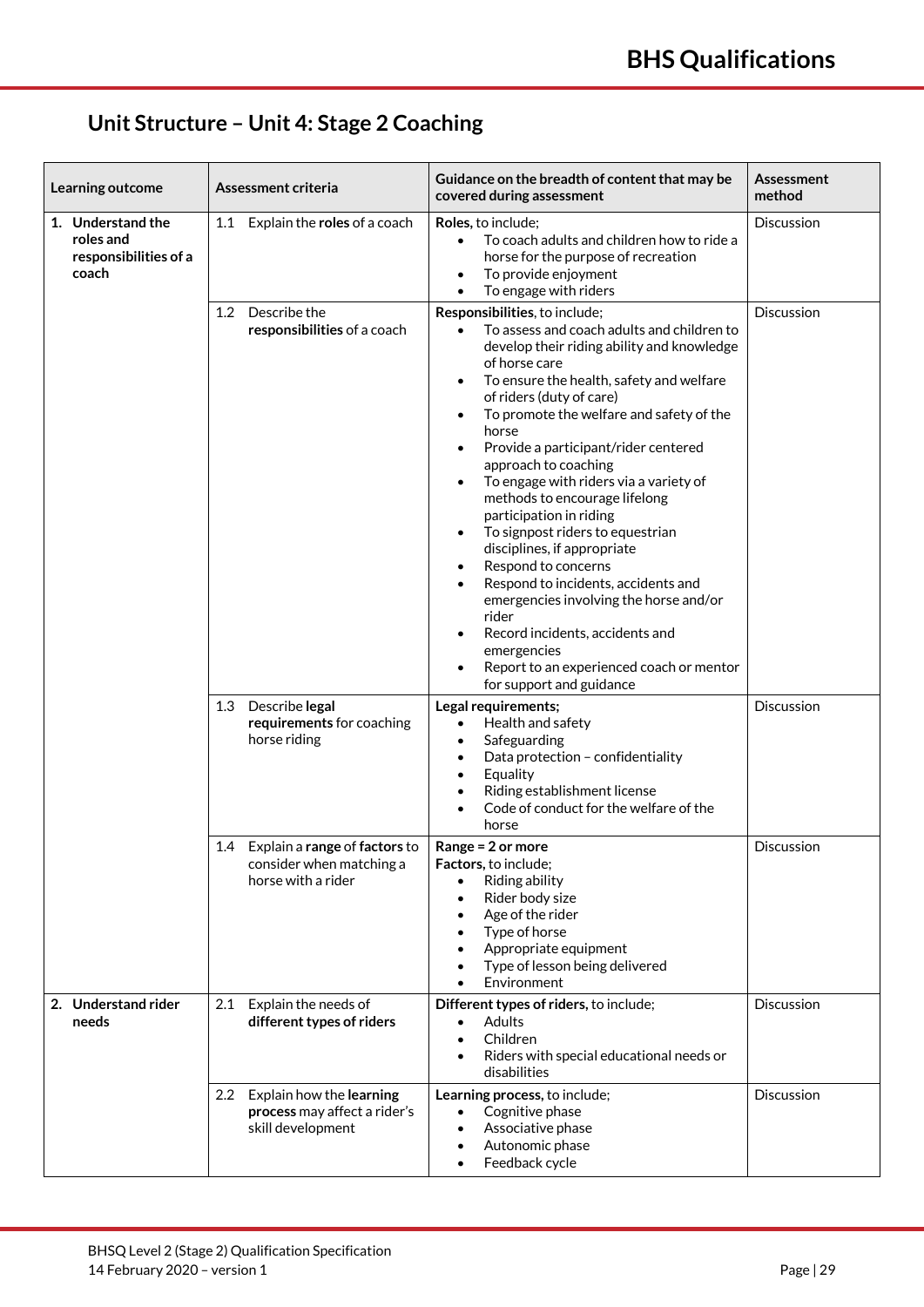| Learning outcome                                         |     | Assessment criteria                                                                      | Guidance on the breadth of content that may be<br>covered during assessment                                                                                                                                                                                                                                                                                                                                                              | Assessment<br>method          |
|----------------------------------------------------------|-----|------------------------------------------------------------------------------------------|------------------------------------------------------------------------------------------------------------------------------------------------------------------------------------------------------------------------------------------------------------------------------------------------------------------------------------------------------------------------------------------------------------------------------------------|-------------------------------|
|                                                          | 2.3 | Describe how the<br>development of physical<br>and mental skills may affect<br>the rider | Physical skills, to include;<br>Stamina/endurance<br>Speed of response<br>$\bullet$<br>Suppleness<br>$\bullet$<br>Strength<br>$\bullet$<br>Stability - core and posture<br>$\bullet$<br>Mental skills, to include;<br>Connection with horse<br>$\bullet$<br>Confidence<br>$\bullet$                                                                                                                                                      | <b>Discussion</b>             |
|                                                          |     |                                                                                          | Concentration<br>Motivation<br>$\bullet$                                                                                                                                                                                                                                                                                                                                                                                                 |                               |
| 3. Be able to coach<br>safely                            |     | 3.1 Demonstrate regard for<br>safety                                                     | Coaches must demonstrate safe coaching in all<br>sessions, including consideration of:<br>Content of lesson suitable to the needs of<br>$\bullet$<br>the rider<br>Welfare of horses<br>Awareness of potential risks<br>Maintain safety of self and others<br>$\bullet$<br>throughout the lesson including<br>safeguarding<br>Horse/equipment                                                                                             | Observation                   |
| 4. Be able to<br>demonstrate lesson<br>management skills | 4.1 | Demonstrate effective<br>communication skills                                            | Effective - relates to each lesson. Communication<br>must be effective in all four coaching sessions.<br>Communication skills, to include;<br>Verbal communication; volume, tone,<br>$\bullet$<br>language, terminology<br>Non-verbal communication; gestures,<br>body language, demonstrations,<br>positioning<br>Rapport<br>$\bullet$<br>Motivation<br>$\bullet$<br>Receiving feedback<br>$\bullet$<br>Providing feedback<br>$\bullet$ | Observation                   |
|                                                          |     | 4.2 Demonstrate effective<br>behaviour management<br>skills                              | Effective - relates to each lesson. Behaviour<br>management must be effective in all four coaching<br>sessions.<br>Behaviour management, to include;<br>Rules of the school<br>Expectations<br>$\bullet$<br>Consistency of approach<br>Resolving conflicts<br>$\bullet$                                                                                                                                                                  | Observation and<br>discussion |
|                                                          |     | 4.3 Demonstrate effective time<br>management skills                                      | Effective - relates to each lesson. Time<br>management must be effective in all four coaching<br>sessions.<br>Time management must be shown in all four<br>coaching sessions.<br>Follow lesson timings and adapt if<br>$\bullet$<br>required<br>Progression of lesson                                                                                                                                                                    | Observation                   |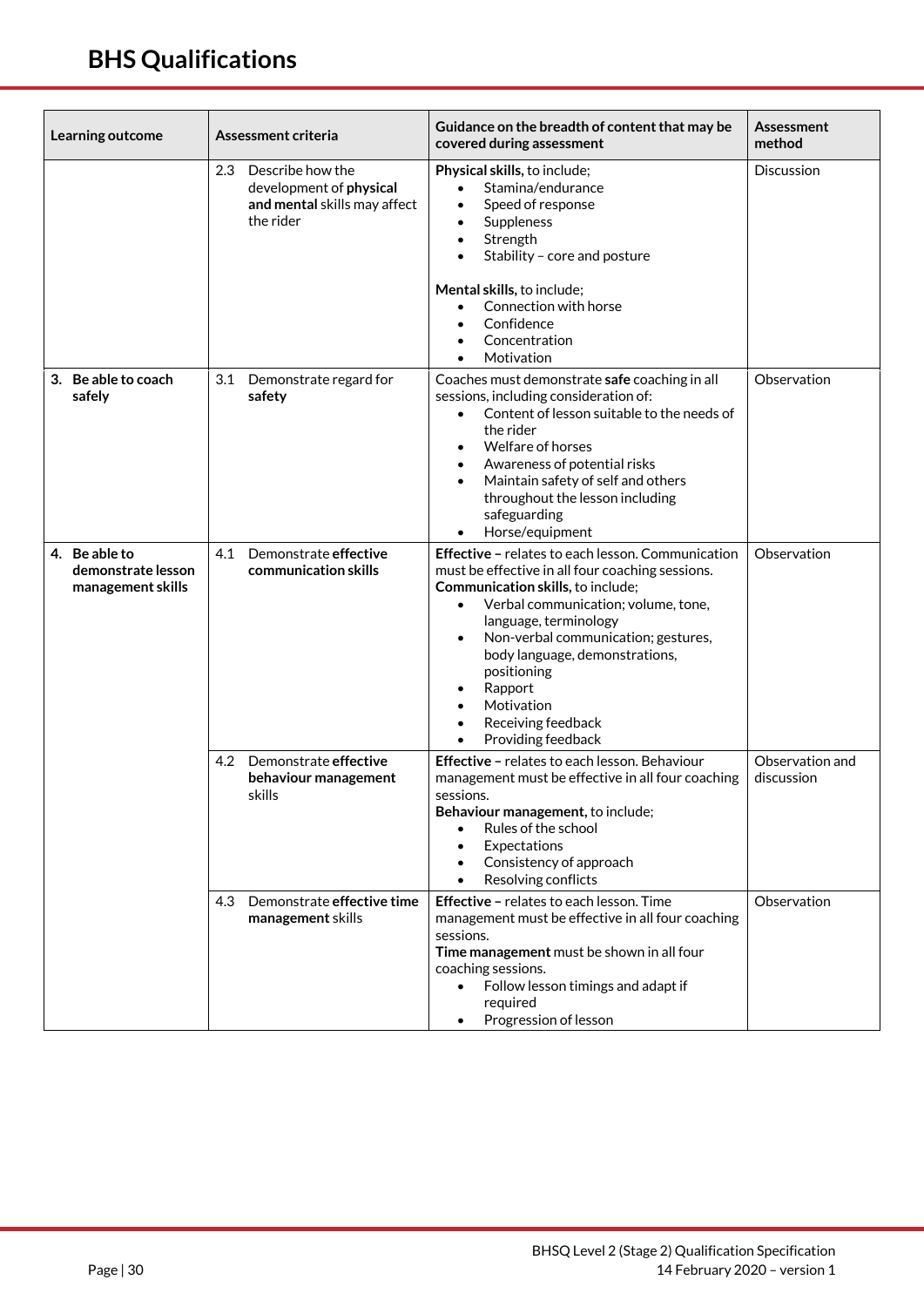| Learning outcome                          | Assessment criteria                                               | Guidance on the breadth of content that may be<br>covered during assessment                                                                                                                                                                                                                                                                                                                                                                                                            | Assessment<br>method          |
|-------------------------------------------|-------------------------------------------------------------------|----------------------------------------------------------------------------------------------------------------------------------------------------------------------------------------------------------------------------------------------------------------------------------------------------------------------------------------------------------------------------------------------------------------------------------------------------------------------------------------|-------------------------------|
| 5. Be able to coach a<br>lead rein lesson | 5.1 Produce a lesson plan                                         | Lesson for one beginner rider (adult or child) for at<br>least 20 minutes<br>Lesson plan, to include;<br>Aims and objectives<br>Equipment<br>Timings<br>$\bullet$<br>Introduction including assessment of the<br>$\bullet$<br>suitability of the lead rein horse<br>Preparation<br>Main activity<br>Cool down<br>Conclusion<br>$\bullet$                                                                                                                                               | <b>Discussion</b>             |
|                                           | 5.2 Describe the process of<br>coaching a beginner rider          | Process, to include;<br>Position<br>$\bullet$<br>Stop, start, steer<br>$\bullet$<br>How to introduce trot<br>$\bullet$<br>How to develop rising trot<br>$\bullet$<br>How to develop balance<br>$\bullet$                                                                                                                                                                                                                                                                               | Discussion                    |
|                                           | Coach a lead rein lesson<br>5.3                                   | Lead rein lesson as detailed in 5.1, to include;<br>Mounting rider including demonstration<br>$\bullet$<br>or description of how to mount as<br>required<br>Controlling the horse<br>$\bullet$<br>Rider position<br>$\bullet$<br>Rising and sitting trot<br>$\bullet$<br>Transitions<br>Turning and circles<br>Slowing down and halting<br>Dismounting<br>$\bullet$<br>Questions may be asked on the above if not<br>observed during the session or to check further<br>understanding. | Observation and<br>discussion |
|                                           | Coach progressive<br>5.4<br>activities to rider                   | Progressive activities, may include;<br>Activities to meet the lesson aims and<br>objectives<br>Activities which meet the skill level of the<br>rider<br>Exercises used are in a logical and relevant<br>$\bullet$<br>sequence<br>Balance and or suppling exercises                                                                                                                                                                                                                    | Observation                   |
|                                           | Implement suitable<br>5.5<br>adaptations to coaching<br>practices | Adaptations in relation to;<br>Recognising the needs of the rider<br>Adjusting coaching practices to meet the<br>$\bullet$<br>needs of the rider<br>Consideration of age and experience                                                                                                                                                                                                                                                                                                | Observation                   |
|                                           | 5.6<br>Evaluate own performance                                   | Performance, to include;<br>Strengths<br>Areas for improvement<br>Planning<br>$\bullet$<br>Coaching practices<br>$\bullet$<br>Communication skills<br>Lesson management skills<br>Feedback provided to rider                                                                                                                                                                                                                                                                           | <b>Discussion</b>             |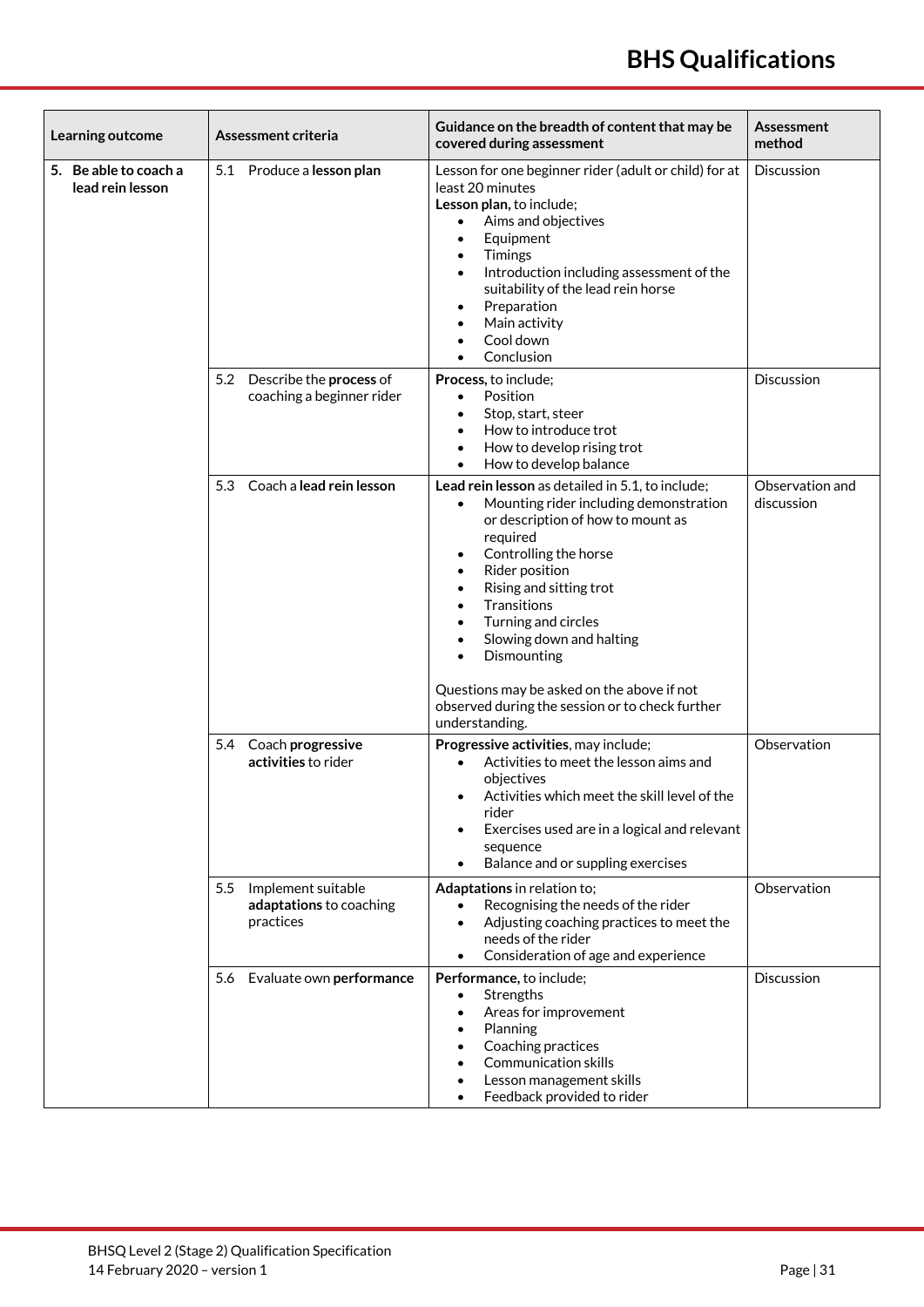| <b>Learning outcome</b>               | Assessment criteria                                               | Guidance on the breadth of content that may be<br>covered during assessment                                                                                                                                                                                                                                                                                                                                                                                                              | Assessment<br>method |
|---------------------------------------|-------------------------------------------------------------------|------------------------------------------------------------------------------------------------------------------------------------------------------------------------------------------------------------------------------------------------------------------------------------------------------------------------------------------------------------------------------------------------------------------------------------------------------------------------------------------|----------------------|
| 6. Be able to coach a<br>lunge lesson | 6.1 Produce a lesson plan                                         | Lesson for a novice rider who is able to walk and<br>trot, 30 minute lesson<br>Lesson plan, to include;<br>Aims and objectives<br>Equipment<br>$\bullet$<br>Timings<br>$\bullet$<br>Introduction including assessment of the<br>suitability of the lunge horse<br>Preparation<br>$\bullet$<br>Main activity<br>Cool down<br>Conclusion                                                                                                                                                   | <b>Discussion</b>    |
|                                       | 6.2 Explain how to develop a<br>range of riding skills            | Range = 3 or more<br>Riding skills, to include;<br>Trotting independently<br>Keeping riders interested and developing<br>their riding before they are ready to<br>canter<br>When to introduce canter<br>How to introduce canter<br>How to develop balance and security in<br>$\bullet$<br>the canter<br>Rider position and balance<br>Riding independently<br>$\bullet$<br>The benefits of work without stirrups in<br>$\bullet$<br>walk, trot and canter<br>Rider position<br>$\bullet$ | Discussion           |
|                                       | 6.3 Lunge the horse safely                                        | Lunge, to include;<br>Assess suitability of the horse<br>Control the horse<br>Correct safe use of equipment<br>Size of circles<br>$\bullet$                                                                                                                                                                                                                                                                                                                                              | Observation          |
|                                       | 6.4 Coach a lunge lesson                                          | Lunge lesson, to include;<br>Mount/dismount rider safely<br>Positional development of rider<br>$\bullet$                                                                                                                                                                                                                                                                                                                                                                                 | Observation          |
|                                       | Coach progressive<br>6.5<br>activities to riders                  | Progressive activities, to include;<br>Activities to meet the lesson aims and<br>objectives<br>Activities which meet the skill level of the<br>rider<br>Exercises used are in a logical and relevant<br>sequence<br>Balance and or suppling exercises                                                                                                                                                                                                                                    | Observation          |
|                                       | Identify common rider<br>6.6<br>faults and make corrections       | Common rider faults, to include;<br>Incorrect body position<br>$\bullet$<br>Lack of suppleness<br>$\bullet$<br>Give feedback to rider and make changes<br>$\bullet$<br>to correct faults which meet the needs of<br>the rider.                                                                                                                                                                                                                                                           | Observation          |
|                                       | Implement suitable<br>6.7<br>adaptations to coaching<br>practices | Adaptations in relation to;<br>Recognising the needs of rider<br>Adjusting coaching practices to meet the<br>needs of rider<br>Consideration of age and experience                                                                                                                                                                                                                                                                                                                       | Observation          |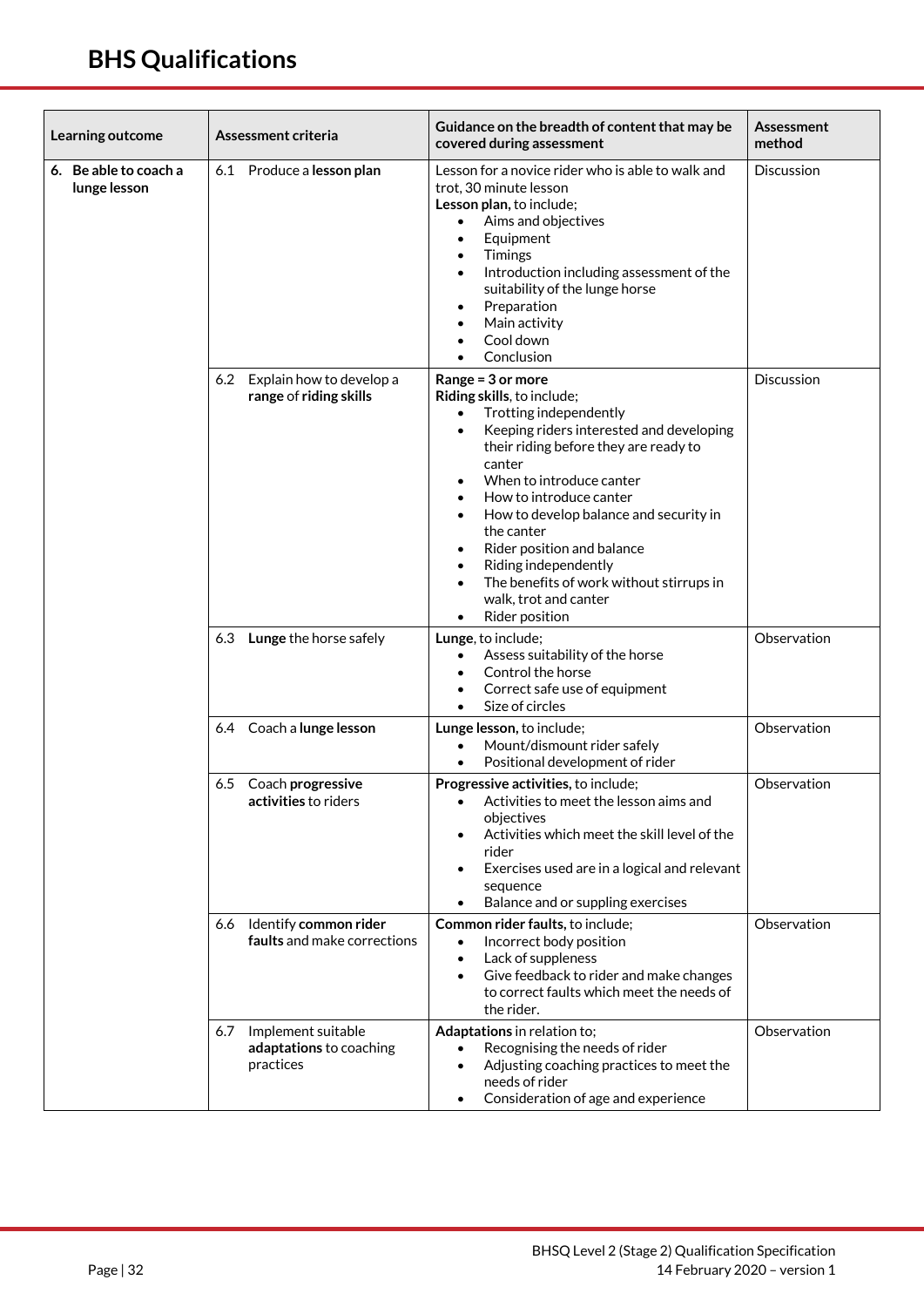| Learning outcome                                                             | Assessment criteria                                               | Guidance on the breadth of content that may be<br>covered during assessment                                                                                                                                                                                                                                                                                                                                                                                                                                                                                                                              | Assessment<br>method          |
|------------------------------------------------------------------------------|-------------------------------------------------------------------|----------------------------------------------------------------------------------------------------------------------------------------------------------------------------------------------------------------------------------------------------------------------------------------------------------------------------------------------------------------------------------------------------------------------------------------------------------------------------------------------------------------------------------------------------------------------------------------------------------|-------------------------------|
|                                                                              | 6.8<br>Evaluate own performance                                   | Performance, to include;<br>Strengths<br>$\bullet$<br>Areas for improvement<br>$\bullet$<br>Planning<br>$\bullet$<br>Coaching practices<br><b>Communication skills</b><br>Lesson management skills<br>Feedback provided to rider<br>$\bullet$                                                                                                                                                                                                                                                                                                                                                            | Discussion                    |
| 7. Be able to coach an<br>integrated flatwork<br>and jumping group<br>lesson | 7.1 Produce a lesson plan                                         | Group of three riders for approx. 45 minutes.<br>Novice riders who can walk, trot and canter over<br>related fences up to 75cm<br>Lesson plan, to include;<br>Risk assessment<br>Aims and objectives<br>Equipment<br>$\bullet$<br>Timings<br>$\bullet$<br>Introduction including how to assess the<br>suitability of the horses within a group<br>Preparation<br>$\bullet$<br>Main activity<br>Common theme running through both<br>flatwork and jumping<br><b>Flatwork exercises</b><br>Jumping content - should include either a<br>double or related distance<br>Cool down<br>Conclusion<br>$\bullet$ | Discussion                    |
|                                                                              | 7.2<br>Coach a group lesson                                       | Group lesson as detailed in 7.1, to include;<br>Rider position<br>Walk, trot, canter and jumping up to 75cm<br>including a double or related distance<br>Jumps should be placed at suitable distances for<br>horses and riders. Appropriate distances to be                                                                                                                                                                                                                                                                                                                                              | Discussion and<br>observation |
|                                                                              | Coach progressive<br>7.3<br>activities to riders                  | used and measured correctly.<br>Progressive activities, to include;<br>Activities to meet the lesson aims and<br>$\bullet$<br>objectives<br>Activities which meet the skill level of the<br>rider<br>Exercises used are in a logical and relevant<br>sequence                                                                                                                                                                                                                                                                                                                                            | Discussion and<br>observation |
|                                                                              | Identify common rider<br>7.4<br>faults and make corrections       | Common rider faults, to include;<br>Incorrect body position<br>$\bullet$<br>Faults when riding school exercises<br>$\bullet$<br>Control of the horse<br>$\bullet$<br>Give feedback to rider and make changes to<br>correct faults which meet the needs of the rider.                                                                                                                                                                                                                                                                                                                                     | Discussion and<br>Observation |
|                                                                              | Implement suitable<br>7.5<br>adaptations to coaching<br>practices | Adaptations in relation to;<br>Recognising the needs of rider<br>Adjusting coaching practices to meet the<br>$\bullet$<br>needs of rider<br>Consideration of age and experience<br>$\bullet$                                                                                                                                                                                                                                                                                                                                                                                                             | Observation                   |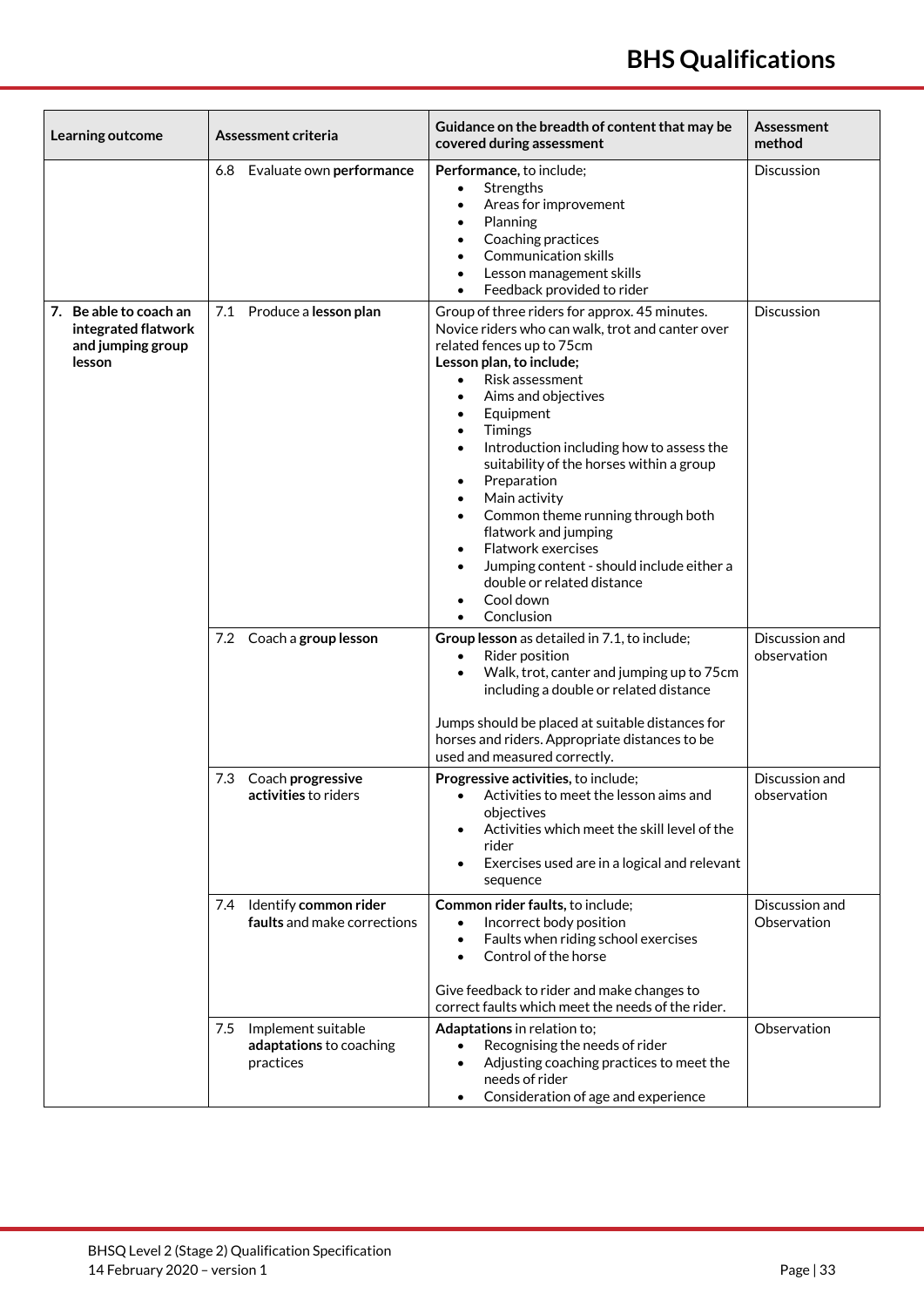| Learning outcome                                               | Assessment criteria                                              | Guidance on the breadth of content that may be<br>covered during assessment                                                                                                                                                                                                                                                                                                                                                                                                                                                                                                                          | Assessment<br>method          |
|----------------------------------------------------------------|------------------------------------------------------------------|------------------------------------------------------------------------------------------------------------------------------------------------------------------------------------------------------------------------------------------------------------------------------------------------------------------------------------------------------------------------------------------------------------------------------------------------------------------------------------------------------------------------------------------------------------------------------------------------------|-------------------------------|
|                                                                | 7.6<br>Describe basic school<br>figures                          | School figures, to include;<br>Figure 8<br>Circles<br>Half circles<br>$\bullet$<br>Changes of direction<br>$\bullet$<br>Shallow loops<br>$\bullet$<br>Questions may be asked on the above if not<br>observed during the session or to check further<br>understanding                                                                                                                                                                                                                                                                                                                                 | Discussion and<br>Observation |
|                                                                | 7.7 Coach basic jumping skills                                   | Basic jumping skills, to include;<br>Adapting position for jumping<br>$\bullet$<br>Shorter stirrups<br>$\bullet$<br>Maintaining balance through the paces<br>$\bullet$<br>and transitions<br>Pole work in trot and canter<br>$\bullet$<br>Cross pole jump<br>Appropriate jump distances<br>Questions may be asked on the above if not<br>observed during the session or to check further<br>understanding                                                                                                                                                                                            | Discussion and<br>Observation |
|                                                                | Explain how to develop a<br>7.8<br>range of basic jumping skills | Range = 2 or more<br>Development, to include;<br>How to prepare riders for jumping<br>$\bullet$<br>How to introduce jumping<br>$\bullet$<br>How to develop basic jumping,<br>$\bullet$<br>progression to different exercises<br>Work in a light seat position<br>$\bullet$<br>Use of related distances<br>$\bullet$<br>Use of grids<br>$\bullet$<br>Use of small courses with change of<br>$\bullet$<br>direction                                                                                                                                                                                    | Discussion and<br>Observation |
|                                                                | 7.9 Evaluate own performance                                     | Performance, to include;<br>Strengths<br>Areas for improvement<br>$\bullet$<br>Planning<br>٠<br>Coaching practices<br>٠<br><b>Communication skills</b><br>Lesson management skills<br>$\bullet$<br>Feedback provided to riders<br>$\bullet$                                                                                                                                                                                                                                                                                                                                                          | Discussion                    |
| 8. Be able to coach a<br>practical stable<br>management lesson | 8.1 Produce a lesson plan                                        | One participant for at least 15 minutes, session<br>suitable for a person working towards stage 1<br>level.<br>Lesson plan, to include;<br>Risk assessment<br>$\bullet$<br>Aims and objectives<br>$\bullet$<br>Equipment<br>$\bullet$<br>Timings<br>٠<br>Introduction including summary of<br>activity<br>Preparation<br>$\bullet$<br>Main activity<br>$\bullet$<br>Conclusion<br>$\bullet$<br>Stable management topics, may include;<br>1. Putting on and removing a bridle<br>2. Putting on and removing a rug<br>3. Putting on and removing brushing boots<br>4. Putting on and removing a saddle | Discussion                    |